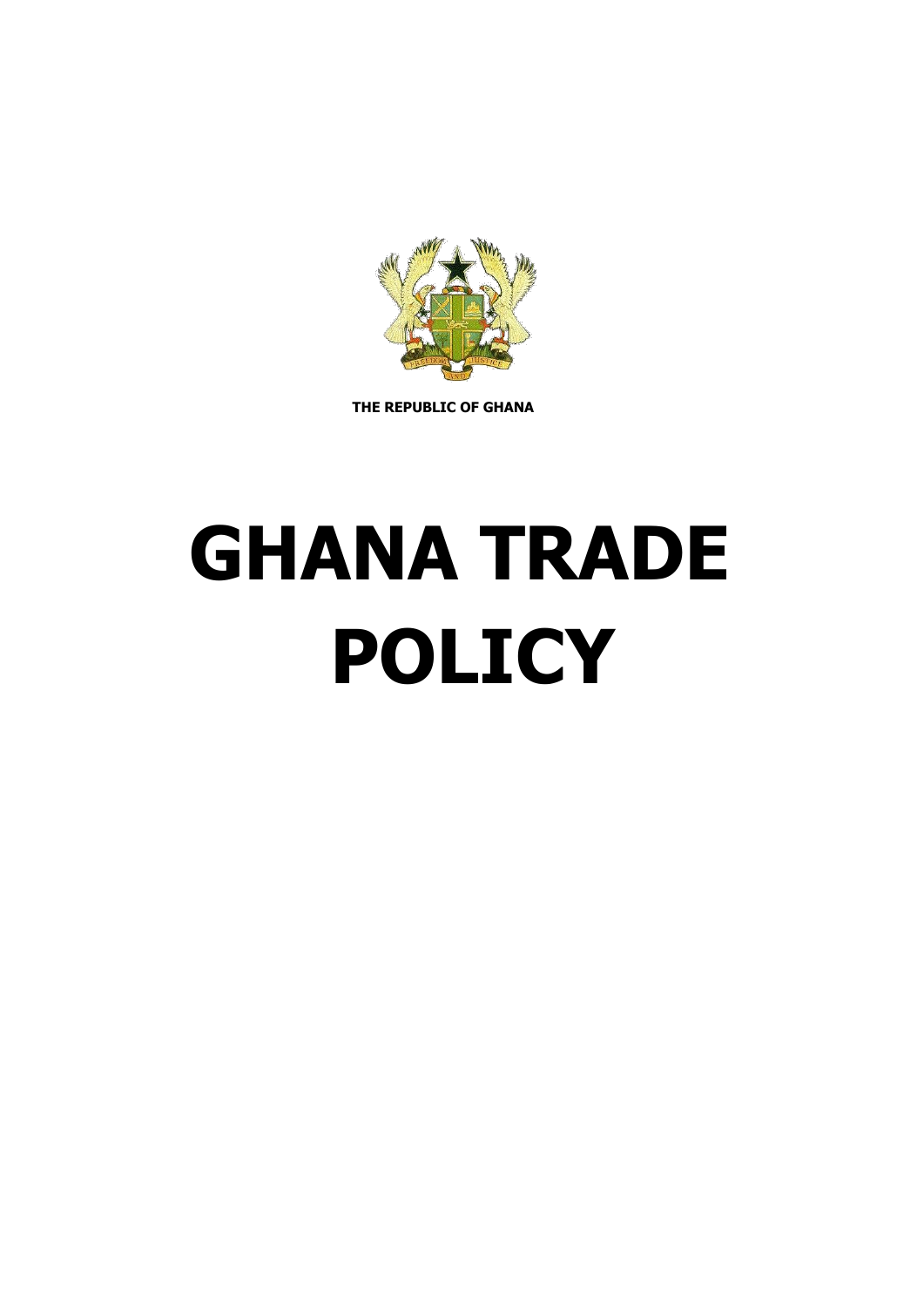

## **Foreword**

The Trade Sector Support Programme (TSSP) is the implementation plan for the Ghana National Trade Policy, which was launched in February 2005 by His Excellency the Vice-President Alhaji Aliu Mahama. The TSSP details out the specific activities to be undertaken annually for the achievement of the policy prescriptions contained in the Ghana Trade Policy.

The design of the TSSP was led by the Ministry of Trade and Industry with substantial contributions from international as well as local experts with proven expertise in the core thematic areas of the Trade Policy. The TSSP is therefore based on international best practice as well as local experience, fitted to the needs of the domestic environment. The work of the design team was supported by extensive consultations with all major stakeholders. The final product can be said to be proudly 'Made In Ghana'.

The TSSP provides a comprehensive framework for the operationalisation of the Ghana Trade Policy with detailed programmes and projects which have been fully costed. The programmes and projects have been derived from a gap audit analysis of existing interventions and initiatives in the trade sector. The TSSP is designed to fit strategically with other key national development programmes such as the Ghana Poverty Reduction Strategy and the Private Sector Development Strategy. In view of its cross-sectoral nature, a coordination and management structure for the TSSP has been designed to maximise cooperation and collaborative implementation by the various MDAs and stakeholders.

The structure and content of the TSSP lends itself to ready implementation. It is my hope and desire therefore, that this document will become a living document rather than one to be left on the shelves.

In this regard, the full commitment and cooperation of all stakeholders is called upon to ensure successful implementation of the Programme and enable it contribute in a substantial way to national development and enhanced welfare for all Ghanaians.

> Alan Kyerematen Hon. Minister Of Trade and Industry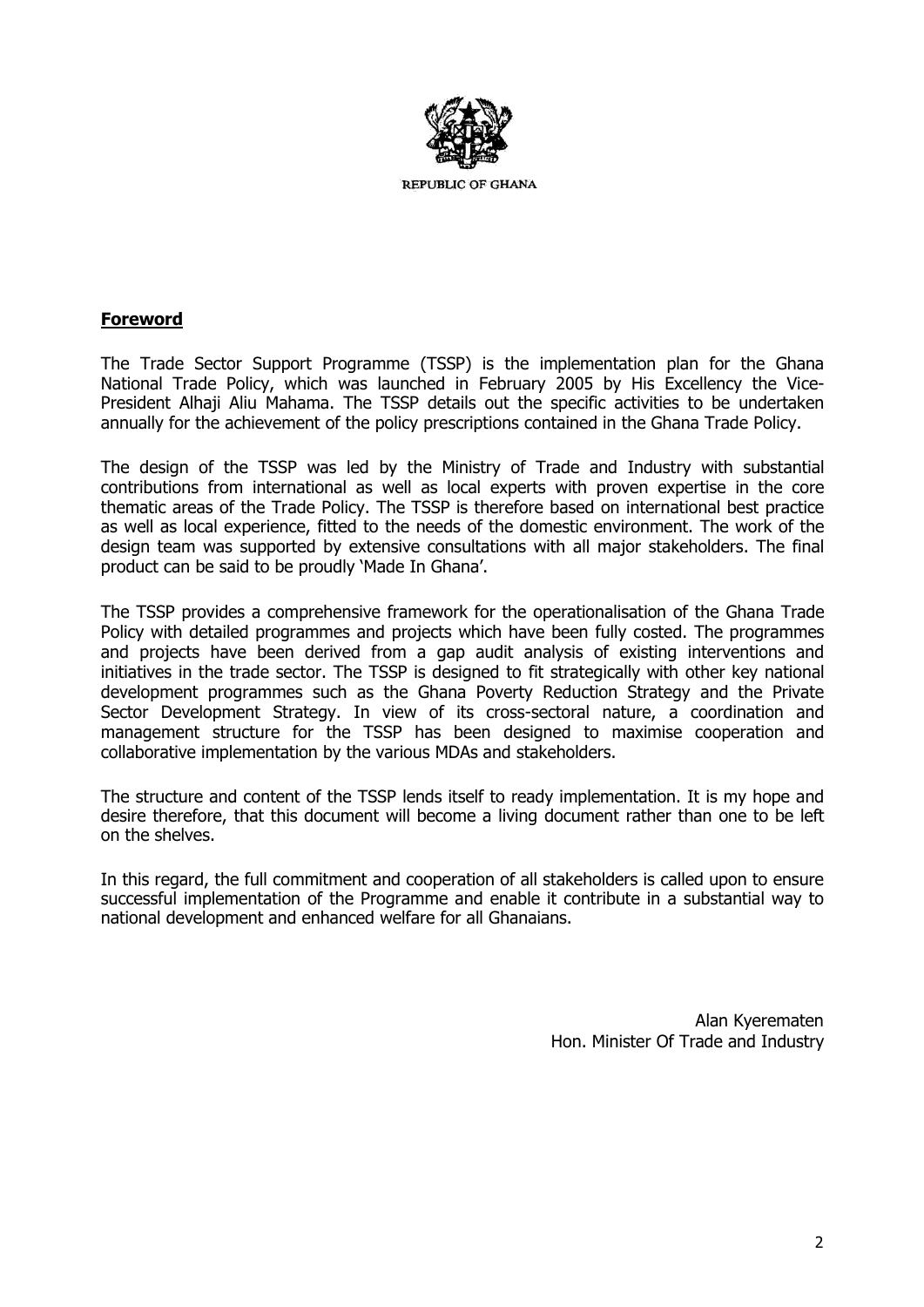# **TABLE OF CONTENTS**

| $\mathbf{1}$   | <b>INTRODUCTION</b>                                                                                                                                                                                                                                                                                                                                                                               | 4                                                      |
|----------------|---------------------------------------------------------------------------------------------------------------------------------------------------------------------------------------------------------------------------------------------------------------------------------------------------------------------------------------------------------------------------------------------------|--------------------------------------------------------|
| $\overline{a}$ | <b>PROGRAMME COMPONENTS AND ARCHITECTURE</b>                                                                                                                                                                                                                                                                                                                                                      | 5                                                      |
| 3              | <b>KEY DESIGN FEATURES AND STAGES OF THE TSSP</b>                                                                                                                                                                                                                                                                                                                                                 | 6                                                      |
|                | Key Design Features<br>Main Stages And Milestones For Programme Implementation                                                                                                                                                                                                                                                                                                                    | 6<br>6                                                 |
| 4              | <b>DESCRIPTION OF PROJECTS</b>                                                                                                                                                                                                                                                                                                                                                                    | 8                                                      |
|                | Component 1: Multilateral Trade<br>Component 2: Import-Export Regime<br>Component 3: Trade Facilitation<br>Component 4: Production Capacity<br>Component 5: Trade Support Services<br>Component 6: Standards<br>Component 7: Domestic Trade & Distribution<br>Component 8: Competition & Government Procurement<br>Component 9: Consumer Protection<br>Component 10: Intellectual Property Rights | 8<br>9<br>10<br>12<br>15<br>16<br>18<br>19<br>20<br>21 |
| 5              | PROJECT MANAGEMENT AND COORDINATION                                                                                                                                                                                                                                                                                                                                                               | 22                                                     |
|                | Programme Implementation Structure<br>Programme Funding And Financial Management<br>Contracting And Procurement<br>Monitoring And Evaluation<br><b>Communications Strategy</b><br>Strengthening MOTI To Lead Programme Implementation                                                                                                                                                             | 22<br>23<br>23<br>23<br>23<br>24                       |
| 6              | <b>CONCLUSION</b>                                                                                                                                                                                                                                                                                                                                                                                 | 25                                                     |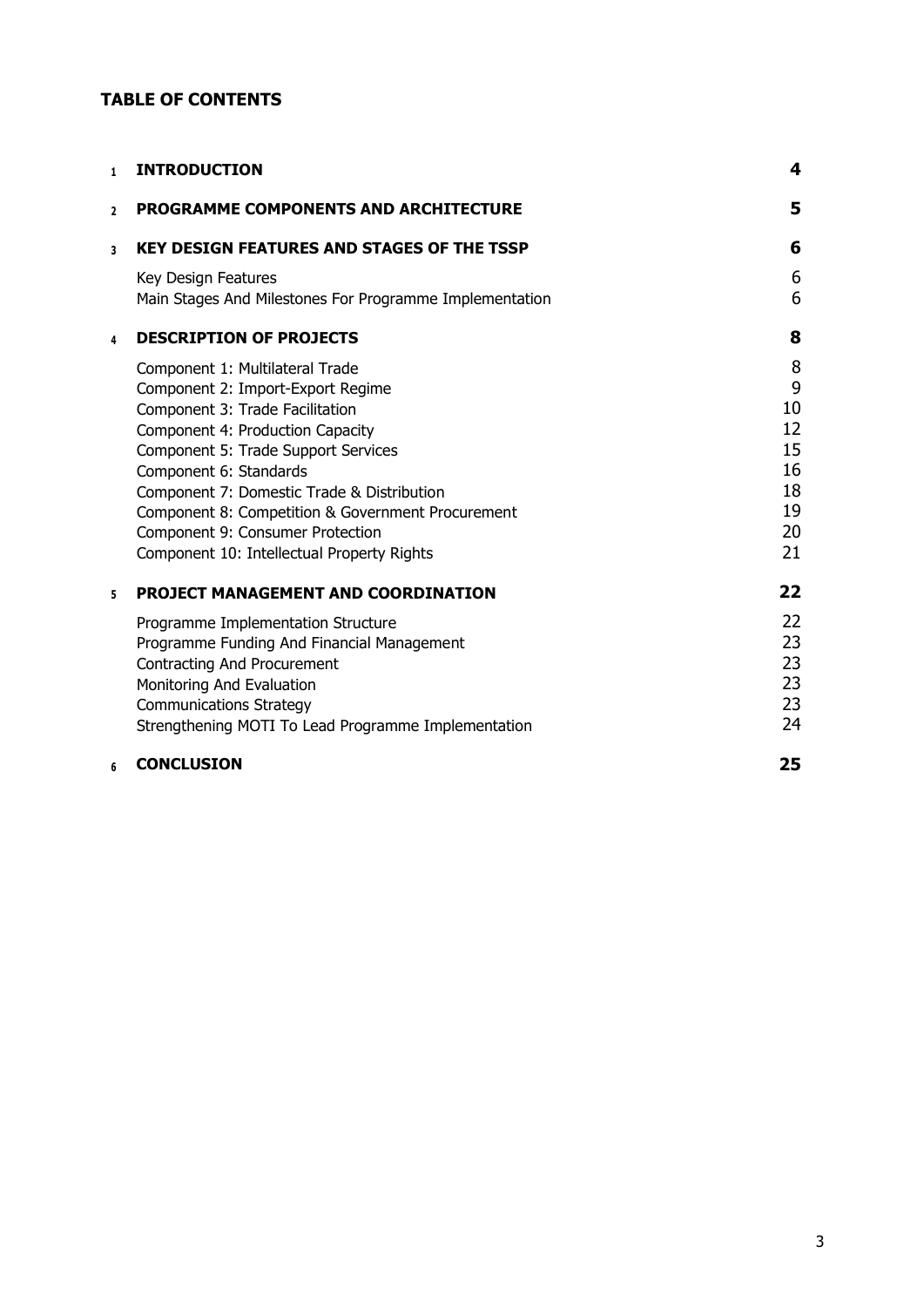## <span id="page-3-0"></span>**1 INTRODUCTION**

Ghana's aspiration is to become a middle-income country by 2015, with a per capita income of US\$1000 per annum. This is an ambitious target and will require an increase in average annual growth rate of GDP from 5% to about 8%.

Attainment of such rapid growth rates requires structural transformation of the productive sectors of the economy. Ghana needs to move away from a heavy dependence on exports of a limited number of primary commodities to create competitive advantage on a more diversified range of products with higher levels of value-addition. In international trade, competitive advantage is increasingly less a function of cost or price and more a function of quality, design and logistics management, leading to timely sales and after sales service. For this reason it is imperative that both the private sector and supporting public sector institutions understand and are able to respond to the demands and requirements of the marketplace. This necessitates policy interventions geared towards complementing rather than supplanting the market, as elaborated in the Ghana Trade Policy.

The Trade Sector Support Programme (TSSP) is designed to systematically implement the Ghana Trade Policy and deliver rapid and strategic expansion of Ghana's productive base. It is informed by practical experience of rapid economic change in other countries, which has been tailored to Ghana's context. The TSSP takes a new approach to international trade capacity building in that it is centred on strengthening local capacity both in the public and private sectors to deliver long-term sustained change.

The TSSP is presented in three volumes. Volume One provides an in-depth analysis of the current support interventions in the trade sector across various MDAs as well as the private sector, identifies key challenges arising therefrom and makes specific recommendations to address these challenges in order to deliver the policy prescriptions contained in the National Trade Policy. Volume Two builds these recommendations into a series of 27 implementable projects, each with clear targets, outputs and implementation plans, with clearly defined institutional responsibilities. It also elaborates the programme management and coordination mechanisms. Finally, Volume Three provides details of the budget required for implementation.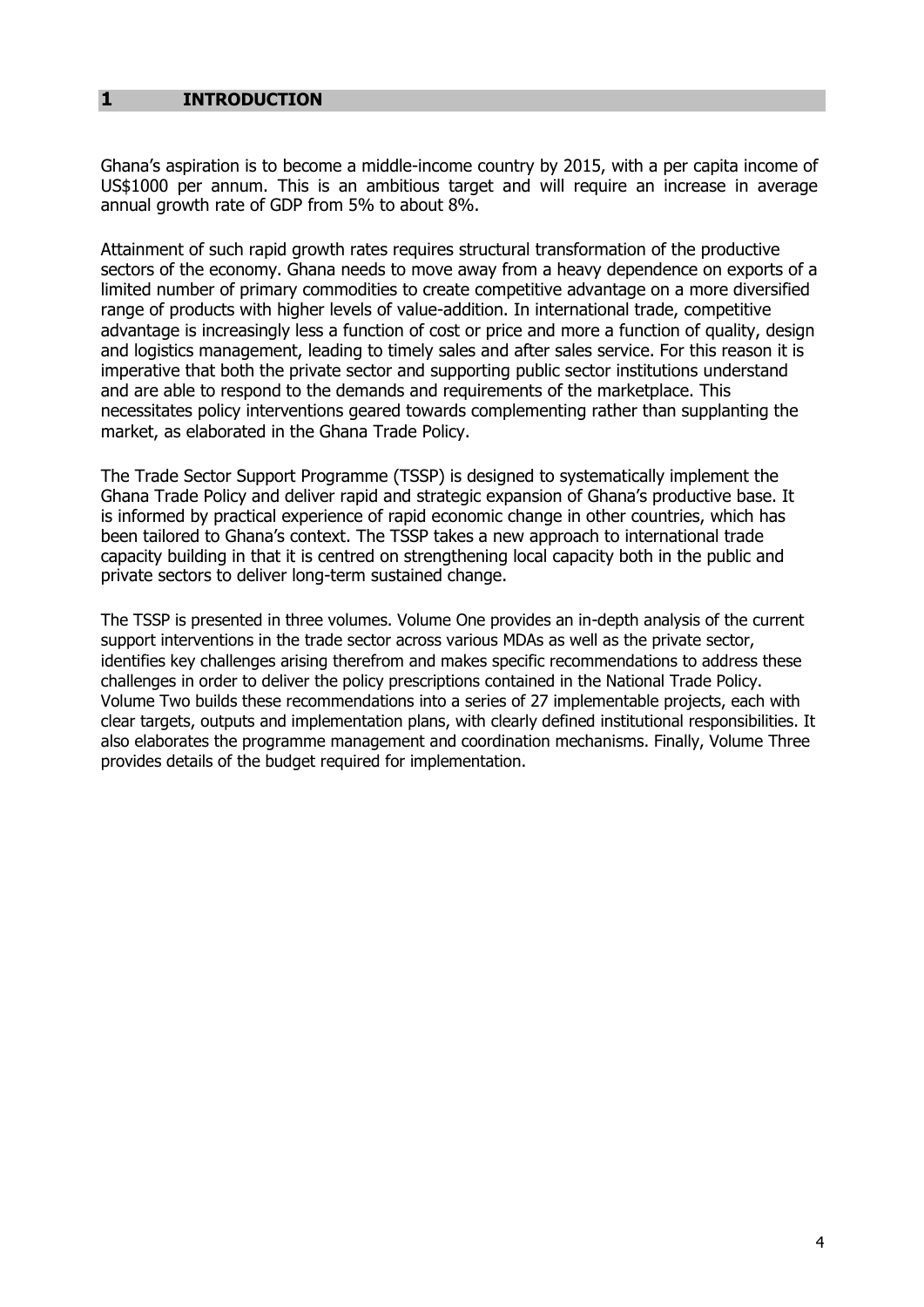## <span id="page-4-0"></span>**2 PROGRAMME COMPONENTS AND ARCHITECTURE**

The Trade Sector Support Programme will be implemented over a five-year period, from January 2006 to December 2010. It seeks to contribute to accelerated sustainable economic growth as well as increased incomes and employment for the people of Ghana. This will be achieved by increasing Ghana's competitiveness in international and domestic markets and improving the legal and regulatory environment for business and consumers.

Key indicators that will be used to measure the overall performance of the TSSP include increased volume and value of exports; improved performance of domestic firms and SMEs in targeted sectors; increased flows of domestic and foreign direct investment; and increased sector competitiveness relative to other countries.

The TSSP comprises twenty-seven stand-alone but inter-related projects covering the following ten thematic areas and a management and coordination component:

- Multilateral Trade
- Import-Export Regime
- Trade Facilitation
- Production Capacity
- Export Trade Support Services
- **Standards**
- Domestic Trade And Distribution
- Competition And Government Procurement
- Consumer Protection
- Intellectual Property Rights
- Management and Coordination

Each TSPP Project has clear outputs and targets, which will be delivered within the five-year period. All the projects have time-bound action plans with clearly defined institutional responsibilities, performance indicators and budgets. The projects are designed to complement existing activities and programmes in the trade and industry sector.

The TSSP takes into consideration existing capacity within the Ministry of Trade and Industry and other key MDAs to manage and coordinate the implementation of the Programme, and prescribes a series of capacity building activities designed to strengthen their capacity to play their assigned roles.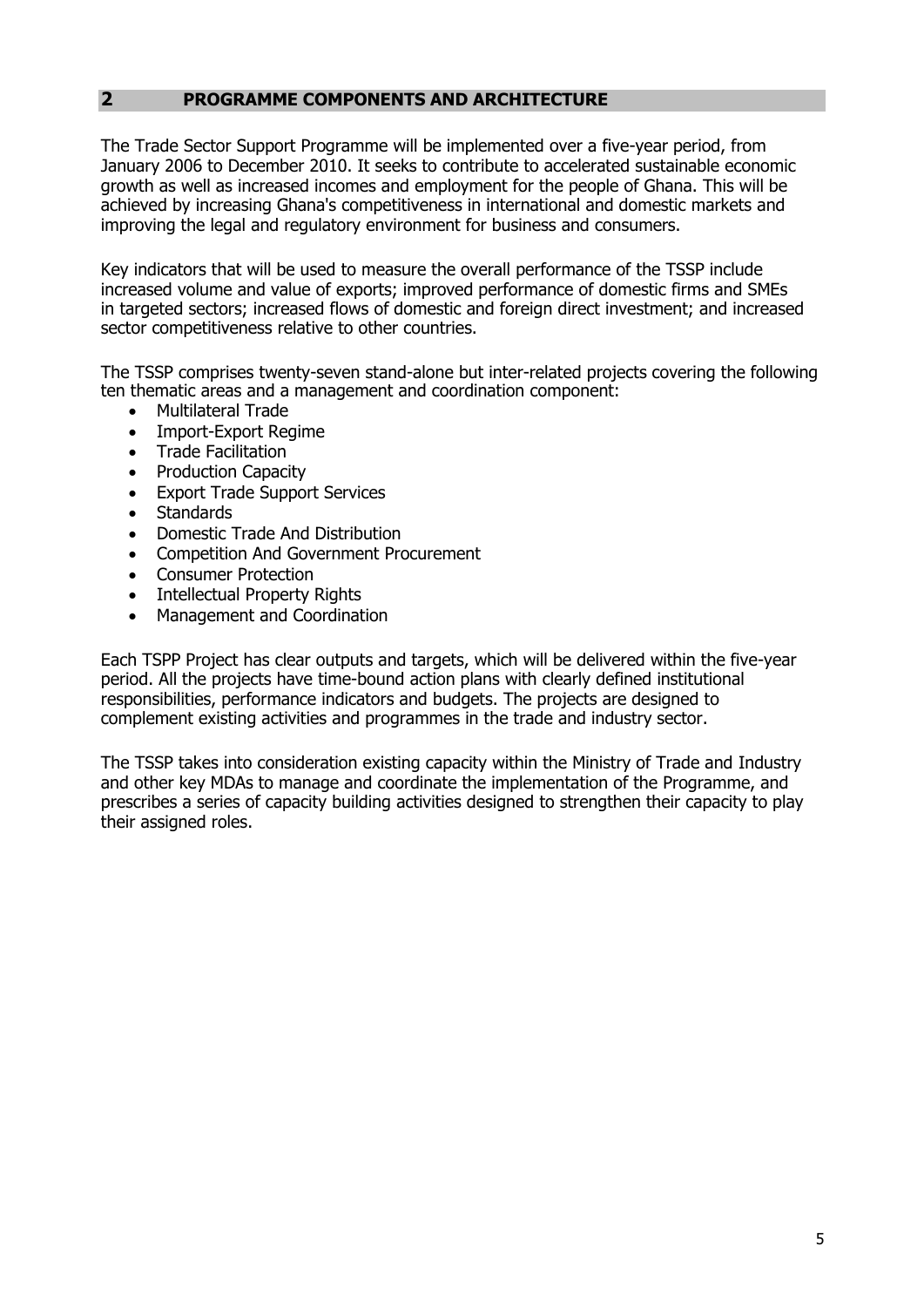## <span id="page-5-0"></span>**3 KEY DESIGN FEATURES AND STAGES OF THE TSSP**

## **Key Design Features**

The key programme design features which are reflected throughout the TSSP can be summarised as follows:

 $\blacktriangleright$ A New Approach To Programme Design Which Facilitates Implementation. The protect approach adopted in the design of the TSSP with detailed activities which are fully costed with clearly defined deliverables, provides a structured framework which facilitates programme implementation. In addition, the fact that the projects have been derived from a gap audit analysis of existing interventions and initiatives recognises and builds up what has already been achieved rather than beginning from scratch. Furthermore, extensive consultations organised at various stages during the design has ensured buy-in from all stakeholders.

 $\blacktriangleright$ Ensuring A Strategic Fit Between The TSSP And Other Key National Development Programmes. The TSSP complements the Ghana Poverty Reduction Strategy and the Private Sector Development Strategy as well as other ongoing projects and programmes in the trade sector (including those externally funded by Development Partners), in order to avoid duplication.

 $\blacktriangleright$ Entrusting Responsibility For Programme Implementation To Government And Private Sector. The TSSP will be implemented through a public-private sector partnership with MOTI responsible for programme management and coordination, and the private sector being responsible for actual implementation.

 $\blacktriangleright$ Maximising Local Ownership. The TSSP design was led throughout by MOTI working in collaboration with other local stakeholders, although there were substantial contributions from international consultants. The contents of the TSSP have also been agreed with all key MDAs and stakeholders to ensure full local ownership.

 $\triangleright$ Built-in Flexibility. The TSSP has been designed to respond rapidly to changing needs within the internal and external environment, albeit within the projected resource envelope.

➢ Mainstreaming Crosscutting Issues. Provision is made in the design of the TSSP to mainstream crosscutting issues such as the environment, gender and sensitivity to vulnerable groups throughout the implementation of the Programme.

## **Main Stages And Milestones For Programme Implementation**

The first stage of TSSP implementation will be a 3-month inception phase during the fourth quarter of 2005. This phase which is designed to provide a solid base for full-scale implementation will involve establishing project teams, setting up financial management and reporting systems, developing monitoring and evaluation mechanisms, establishing quantitative project targets, developing a communications strategy and establishing a website, and restructuring and strengthening the Ministry of Trade and Industry (MOTI) to manage the programme.

Full implementation of the TSSP will commence in the first quarter of 2006 and terminate at the end of 2010. During the course of implementation, annual workplans and budgets will be developed for each project and TSSP Progress Reports will be prepared every six months. Strategic Implementation Reviews will be undertaken by experts at two stages during implementation (Q2 2007 and Q2 2009) to ensure that the programme is on-track for achieving its key targets. At the end of the TSSP implementation, a comprehensive Programme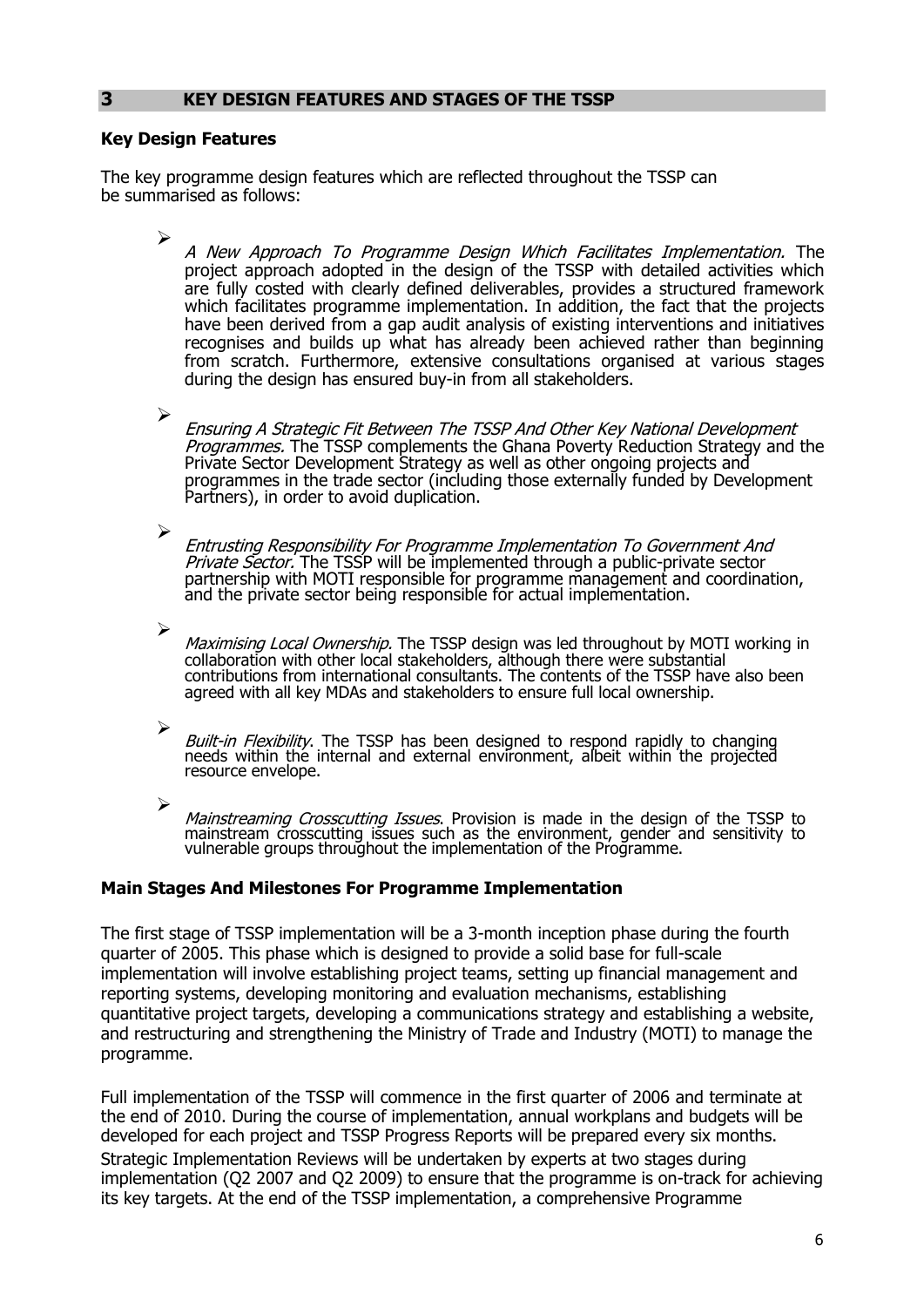Completion Report measuring performance against set targets will be prepared and submitted to Government.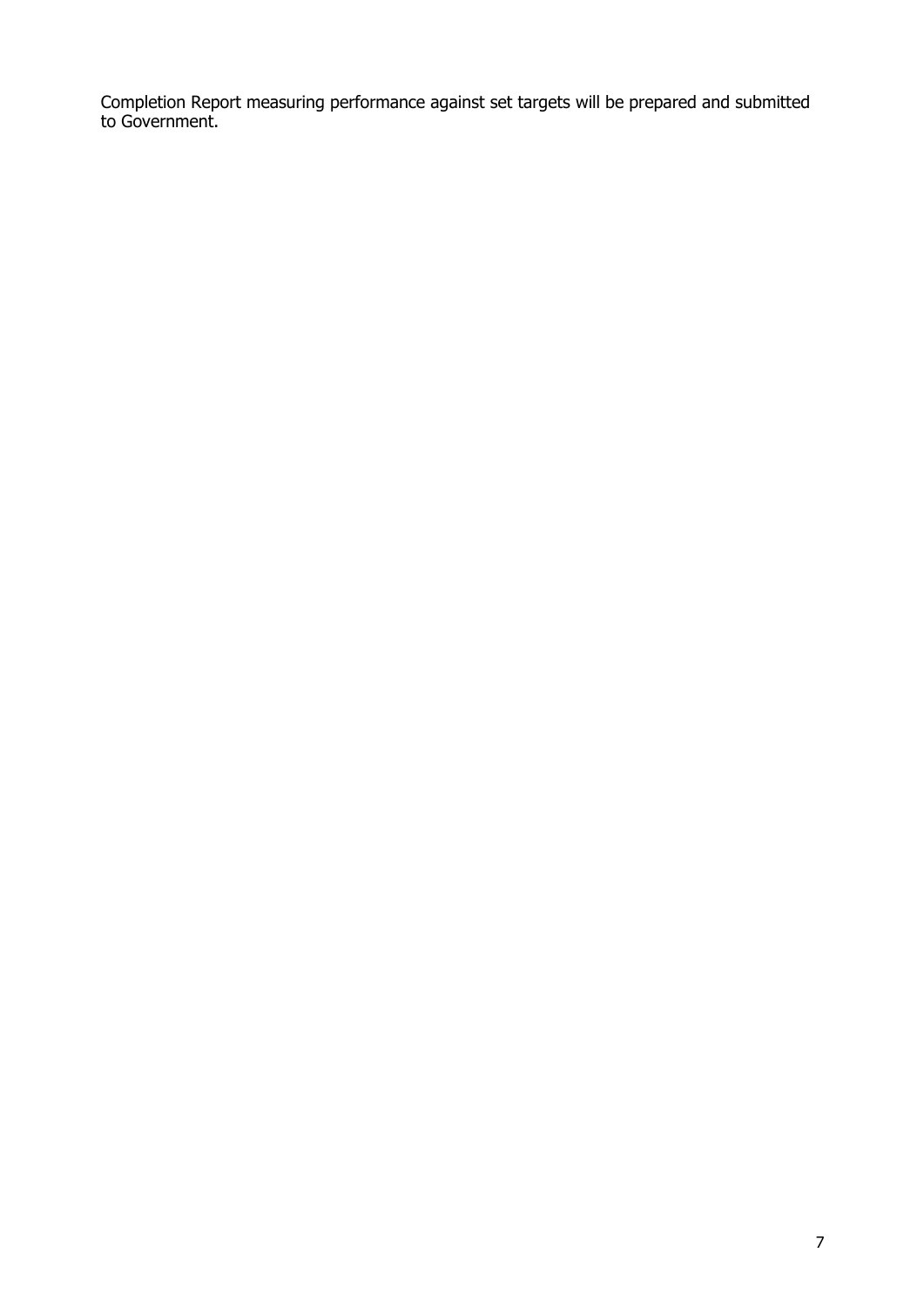## <span id="page-7-0"></span>**4 DESCRIPTION OF PROJECTS**

The following provides a brief overview of the projects under each of the ten thematic components of the Trade Sector Support Programme:

## **Component 1: Multilateral Trade**

## **Project One: Improved Structures For International Trade Negotiations**

## **Purpose:**

To improve the capacity of MOTI and other MDAs and stakeholders with trade-related functions to take considered and well-coordinated decisions on all aspects of international trade negotiations and trade relations.

# **Outputs:**

- 1. Clear Division Of Roles And Responsibilities Established Between MOTI And Other MDAs With Trade-Related Functions
- 2. MOTI's Capacity To Analyse And Lead Trade Negotiations Strengthened
- 3. Sector Minister Regularly Briefed On All Aspects Of International Trade Negotiations
- 4. Well-Functioning Overseas Trade Offices With Effective Consultations Between Trade Missions And MOTI Established
- 5. Effective Consultation Mechanism With Private Sector and Civil Society Operational
- 6. Effective Trade Information Centre Operational
- 7. ECOWAS Secretariat Strengthened

## **Brief Description**

This project outlines a fundamental redistribution of trade-related responsibilities within the Government of Ghana, with a much clearer focus on the central policy-making and coordination responsibilities of MOTI. MOTI's capacity to analyse and lead trade negotiations will be strengthened, and mechanisms established for comprehensive Government-wide coordination of and consultations on trade policy with private sector, civil society and other stakeholders.

## **Project Two: Formulation And Implementation Of Trade Negotiation Strategies**

## **Purpose:**

To ensure effective participation by Ghana in international trade negotiations in support of national development objectives

- 1. Negotiating Strategy For Non-Agricultural Market Access At WTO Formulated And Executed
- 2. Negotiating Strategy For Agriculture At WTO Formulated And Executed
- 3. Negotiating Strategy For Services At WTO Formulated And Executed
- 8. Effective participation in all other WTO activities
- 4. Implementation Bottlenecks With ETLS & ECOWAS Trade Protocols Identified And Removed
- 5. Negotiating Strategy For ECOWAS CET Formulated And Executed
- 6. Strategy For EPA Negotiations Formulated And Executed
- 7. Strategy For Trade And Investment Cooperation With Other African Countries Formulated And Executed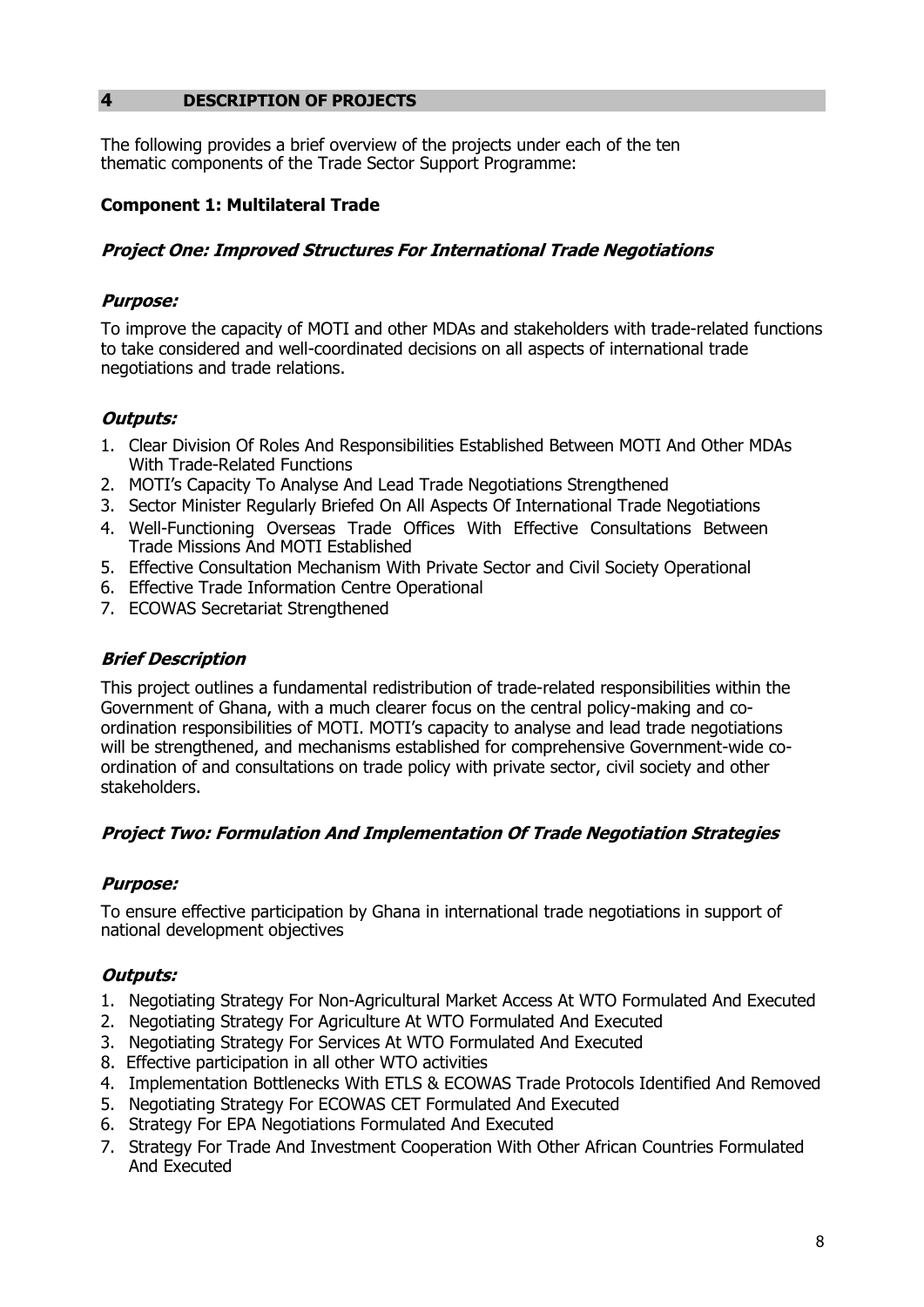<span id="page-8-0"></span>8. Strategy For Use Of Bilateral Economic Cooperation Agreements For Trade And Investment Formulated And Executed

## **Brief Description**

This project highlights the key negotiating issues that Ghana must address over a five-year period. In the context of the WTO, negotiating strategies for agriculture, non-agricultural market access and services, carefully linked to supporting Ghana's strategic sectors, will be developed and implemented. Regarding ECOWAS, activities aim to reduce barriers to intra-

ECOWAS trade, and promote a customs union that will support Ghana's agriculture, industry and services development strategies. Activities are proposed for effective preparations towards the Economic Partnership Agreement including the development of negotiating strategies that will ensure the achievement of asymmetric outcomes. Other activities seek to achieve improved trade with other African countries and mobilise regional resources and investment to support Ghana's economic growth and development.

## **Component 2: Import-Export Regime**

## **Project One: Tariff & Non-Tariff Measures**

## **Purpose**

To ensure a level playing field for all economic operators through effective and systematic application of a transparent tariff regime

## **Outputs**

- 1. Tariff Advisory Board Established And Functioning Effectively
- 2. Tariff Rates Reviewed And Inconsistencies Removed
- 3. Effective Rates Of Protection Methodology Established
- 4. Capacity To Administer Contingency Trade Measures Strengthened
- 5. Import Permits Efficiently Administered
- 6. Capacity Strengthened To Ensure Foods And Drugs Are Of High Quality
- 7. Capacity In Toxicology And Risk Assessment Built
- 8. Rules Of Origin Effectively Administered
- 9. Efficient Systems For Application And Administration Of Quotas In Place
- 10. Transparency In Export Control Administration Achieved
- 11. Public Awareness On Value Of Artefacts Increased

## **Brief Description**

A Tariff Advisory Board will be established to ensure that tariffs are set in accordance with national economic development rather than primarily for revenue purposes, and to improve transparency and predictability in the import -export regime. Inconsistencies will be removed from the existing tariffs and mechanisms for granting exemptions and permits streamlined. Capacity will be built in the administration of permits and trade contingency measures, rules of origin and quotas. Finally, measures will be established to stem the illegal export of antiquities.

## **Project Two: Export & Import Incentives**

## **Purpose**

To operate an efficiently managed incentives regime to facilitate increased domestic production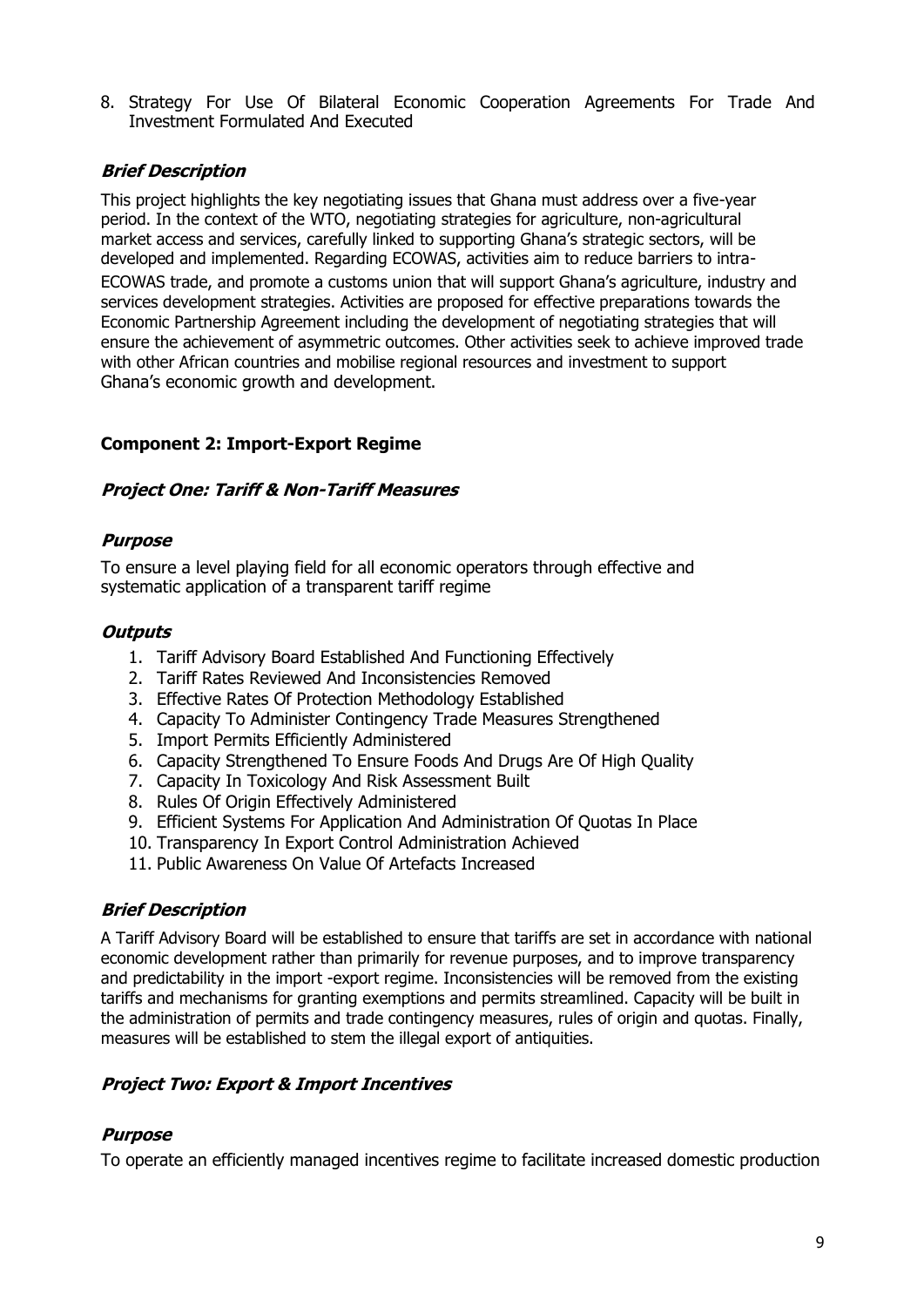# <span id="page-9-0"></span>**Outputs**

- 1. Duty Drawback Scheme Streamlined
- 2. Education And Awareness Creation Undertaken On Duty Drawback
- 3. VAT Exemption Procedures Streamlined
- 4. Efficient Multi-Purpose Free Zones System In Place
- 5. Clear Procedures On Inward Processing Under Bond Established
- 6. Training And Awareness Programmes On Inward Processing Under Bond Undertaken
- 7. Customs Procedures And Controls Of Bonded Warehouses Streamlined

# **Brief Description**

The project will streamline the duty drawback and VAT exemption schemes to ensure rapid processing times. The decentralization of freezone operations will be supported and customs controls, procedures and practices in the freezones will be brought inline with international best practice with reduced physical inspections, and emphasis on the examination of documents and post audit controls. Procedures for inward processing under bond will be established and bonded warehouses computerised and administration streamlined.

# **Component 3: Trade Facilitation**

# **Project One: Customs Clearance**

# **Purpose**

To ensure speedy and efficient goods clearance and thus reduce costs

# **Outputs**

- 1. Effective Coordination Mechanisms For Trade Facilitation Established
- 2. GCNet Strengthened And Connected To Key MDAs, Border Points, Freight Forwarders And Other Users
- 3. Improved Accuracy Of National And Regional Trade Database
- 4. Customs Procedures Simplified And Remote Entry System For Customs Declarations Strengthened
- 5. CEPS Adequately Trained And Performing All Valuation Duties Efficiently
- 6. CEPS Procedures Oriented To Address Trade Facilitation Objectives
- 7. Fee Structure For Goods Clearance Reviewed
- 8. Valuation Procedures Brought In Line With WTO Valuation Agreement

# **Brief Description**

The project will support the extension of GCNet connectivity to all border points, simplify and computerize customs procedures and declarations, support CEPS to build sufficient capacity to take over destination inspection functions, rationalize the fee structure of key clearance charges and ensure efficient implementation of the WTO Valuation Agreement. The project will also ensure that the quality of trade data captured is improved for policy analysis.

# **Project Two: Airport Cargo Handling, Storage & Cold Chain**

## **Purpose**

To facilitate the provision of modern storage and cold chain as well as competitive cargo handling facilities at the airport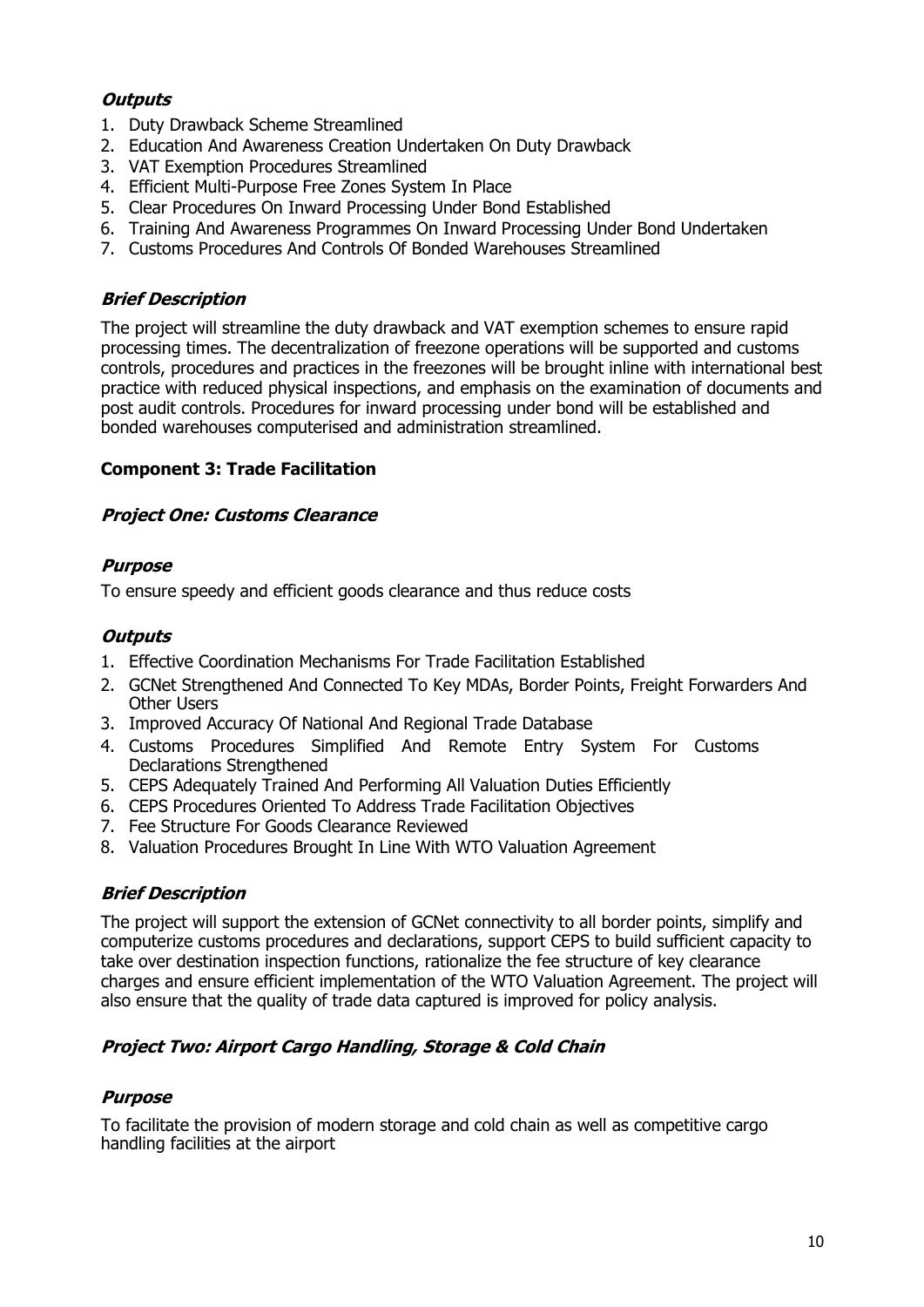# **Outputs**

- 1. Adequate Storage And Cold Chain Facilities Established At The Airport
- 2. Cold Chain Facilities Established From Production Point To Airport
- 3. Cargo Handling Services Provided At Competitive Rates

# **Brief Description**

This project will facilitate increased private sector investment in storage and cold chain facilities at the airport. A dedicated loan facility will be established to stimulate producers to invest in cold storage facilities at the production point and in refrigerated transportation. The project will facilitate the achievement of competitive air-cargo handling charges through transparent and competitive award of contracts to airport service providers and effective enforcement. So that availability of cargo space on flights does not constrain the expansion of non-traditional exports, the project will review incentives for airlines to provide cargo space.

# **Project Three: Adequate And Efficient Facilities At Ports**

## **Purpose**

To fully implement the port landlord system and facilitate the provision by private sector of modernised container terminals and other port services

## **Outputs**

- 1. Landlord Concept Fully Implemented
- 2. Efficient Port Management In Place
- 3. Security Enhanced At Ports
- 4. Well Equipped And Modernised Container Terminals Established

## **Brief Description**

Under this project the implementation of landlord port concept will be strengthened. A review of the procedures for granting licenses to private sector operators will be undertaken and promotion of joint ventures to create opportunities for participation by Ghanaian operators, whilst ensuring efficiency in operations. Best practice port management technology will be adapted for Tema and Takoradi Ports and effective monitoring systems created to oversee the implementation of the landlord concept. The IMO Code on International Ship and Port Facilities Security will be implemented. Modernised container terminals will be established through the computerisation of port management and the promotion of investment opportunities.

## **Project Four: Cost Effective and Secure Transit Trade Facilities**

## **Purpose**

To provide efficient, cost-effective and secure cargo transit facilities to serve landlocked neighbours

- 1. Effective Tracking Mechanism Established For Transit Cargo
- 2. Efficient / Speedy Clearance At Land Borders
- 3. Safe Movement Of Trucks Between Entry And Exit Points And Reduced Number Of Road **Checks**
- 4. Key Officials And Business Operators Acquire French Business Language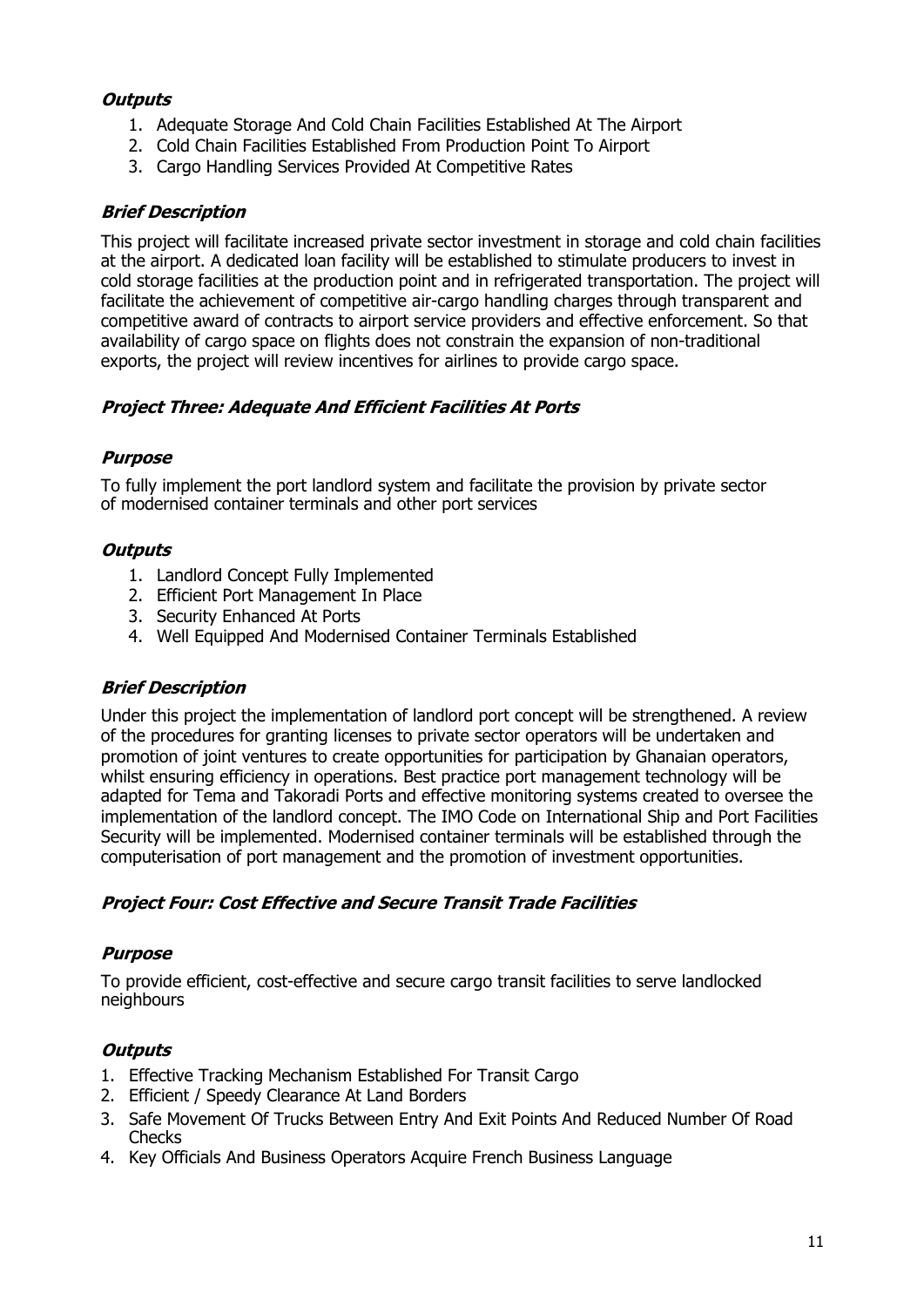<span id="page-11-0"></span>A best practice modern transit tracking system will be adapted to Ghana's needs and installed. In order to speed up clearance at land borders, the project aims to establish consultative forums for Ghanaian customs officials and those of neighbouring countries. A shift system of Government Agencies and banks at border points will be instituted to ensure that transit trade services are available for extended hours seven days a week. Targets for border clearance will be established and publicised and a customer complaints desk set up at each border point. To improve the safety of transit cargo across Ghana, registration systems and regulations on axle loads and container cargo sealing and timing will be introduced for cargo trucks. To facilitate business operations with francophone entrepreneurs, French language training will be provided to Ghanaian officials and private sector operators.

# **Project Five: Free Port**

# **Purpose**

To create a free port to support the objective of making Ghana a hub for West African trade and investment

# **Outputs**

- 1. Free Port Designed And Necessary Legislation Enacted
- 2. Free Port Infrastructure And Management Systems Established
- 3. Manufacturing Enterprises Established Within Free Port

# **Brief Description**

Under this project a feasibility study will be conducted to establish the nature and location of the Free Port and advise on the necessary legal framework. Government will provide the necessary off-site infrastructure e.g. roads and electricity, and investors will be sought to build the Free Port facilities on a Build, Own, Operate and Transfer (BOOT) system. Once established, incentive packages for establishing manufacturing enterprises in the Free Port will be designed and publicised.

# **Component 4: Production Capacity**

## **Project One: Development Of Industrial Policy & Sector Strategies**

## **Purpose**

To develop an industrial policy for Ghana with clear guidelines for the implementation of Ghana's industrialization programme and ensure a consistent and stable policy environment

- 1. Industrial Policy Developed And Publicised
- 2. Strategic Sectors Identified And Sector Strategies Developed
- 3. Sector Working Groups Established And Effectively Overseeing Implementation Of Sector Strategies
- 4. Establishment Of Industrial Databases On All Companies, Including SMEs, Operating In Strategic Sectors And Tracking Their Performance
- 5. MOTI Technical Capacity Developed In Targeted Sectors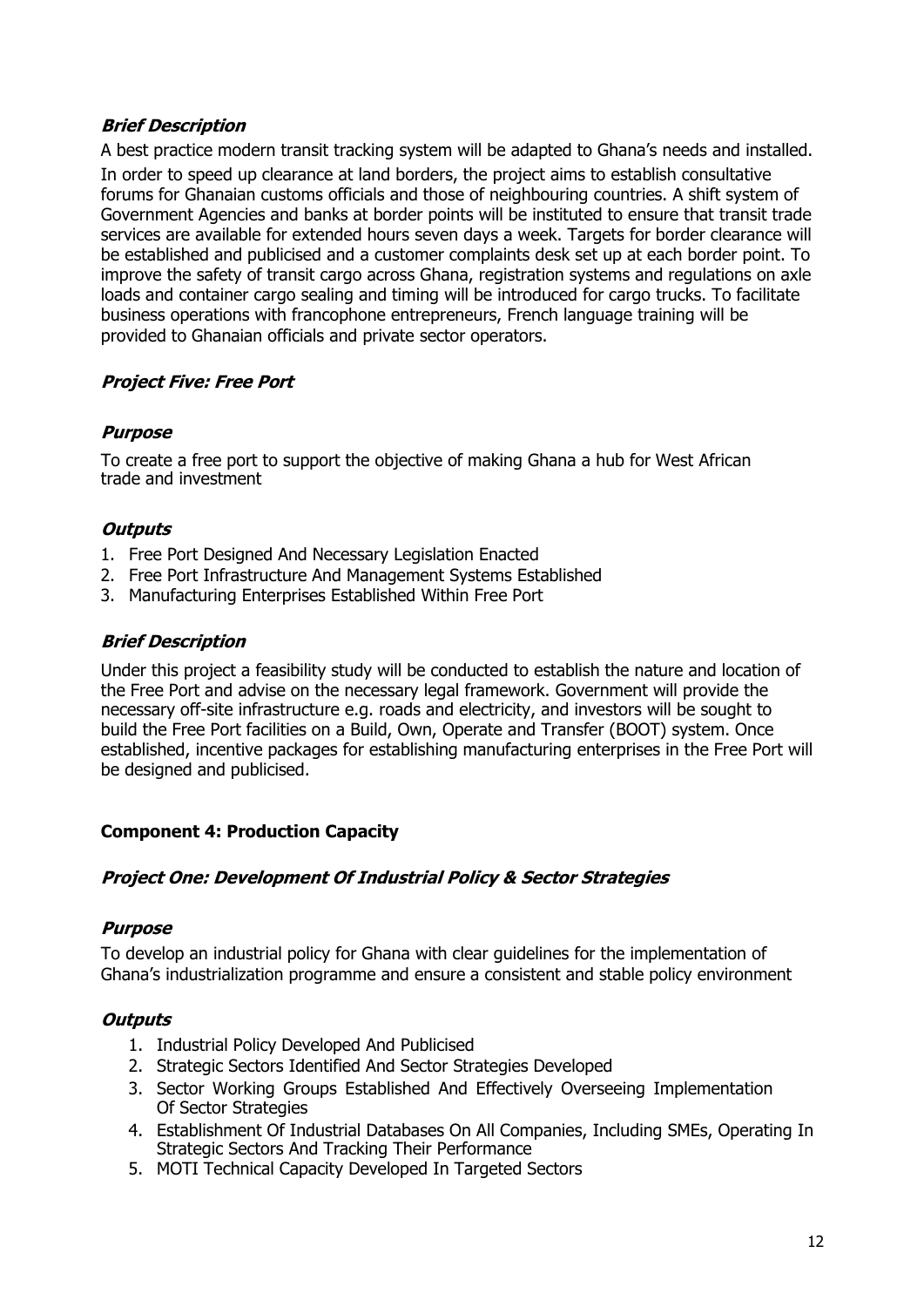An Industrial Policy will be developed to set the broad framework for promoting and developing Ghana's industrial base. It will include criteria for selecting strategic sectors for targeted support, based on an intimate knowledge of the market and Ghana's supply potentials. The selected sectors will be supported through strategies, which will be developed and overseen by sector-specific working groups, comprising both public and private sector stakeholders.

## **Project Two: Investment Promotion**

## **Purpose**

To enhance Ghana's ability to attract investment into industry, particularly the strategic sectors

## **Outputs**

- 1. GIPC's Capacity Enhanced
- 2. Ghana's International Investment Competitiveness Improved
- 3. Incentives For Strategic Sectors Enhanced
- 4. Main Barriers To Investment Removed
- 5. Effective Investment Promotion By Overseas Trade and Investment Promotion Offices
- 6. Industrial Land Inventory and Industrial Estates Developed

## **Brief Description**

Under this project, investment promotion activities will be enhanced to levels of international best practice. Investor facilitation will be strengthened through the establishment of investor referral points at the airport, key hotels and regional capitals and a dedicated hand-holding service will be created to guide potential investors through the steps necessary to establish a business. Ghana's competitiveness and productivity will be benchmarked against competitor nations. Incentives for investors will be reviewed and attractive investment packages developed and promoted for each strategic sector. In order to increase availability of land for industry, an inventory of all existing designated industrial zones will be undertaken, and industrial land banks established. In addition, turn-key industrial sites and flexible advance factories will be created to attract investment into strategic sectors and will be the basis of strategic sector clusters.

## **Project Three: SME Support**

## **Purpose**

To effectively develop and promote SMEs through financial and non-financial support for enhanced competitiveness

- 1. NBSSI And Other Business Development Service Agencies Strengthened To Provide World-Class SME Support Services
- 2. Business Support Institutions In Ghana Delivering Effective SME Training Courses
- 3. Specialized Technology Centres And Business Incubators Established
- 4. SMEs Service Providers Upgraded And Offering Specialized Technical Services
- 5. Productive Enterprises In Rural Areas Established
- 6. Crafts Initiative Operational
- 7. Outsourcing Opportunities For SMEs Increased
- 8. Formation and Development of Business Associations Encouraged
- 9. Technology Innovation and Capital Goods Manufacture Initiative Operational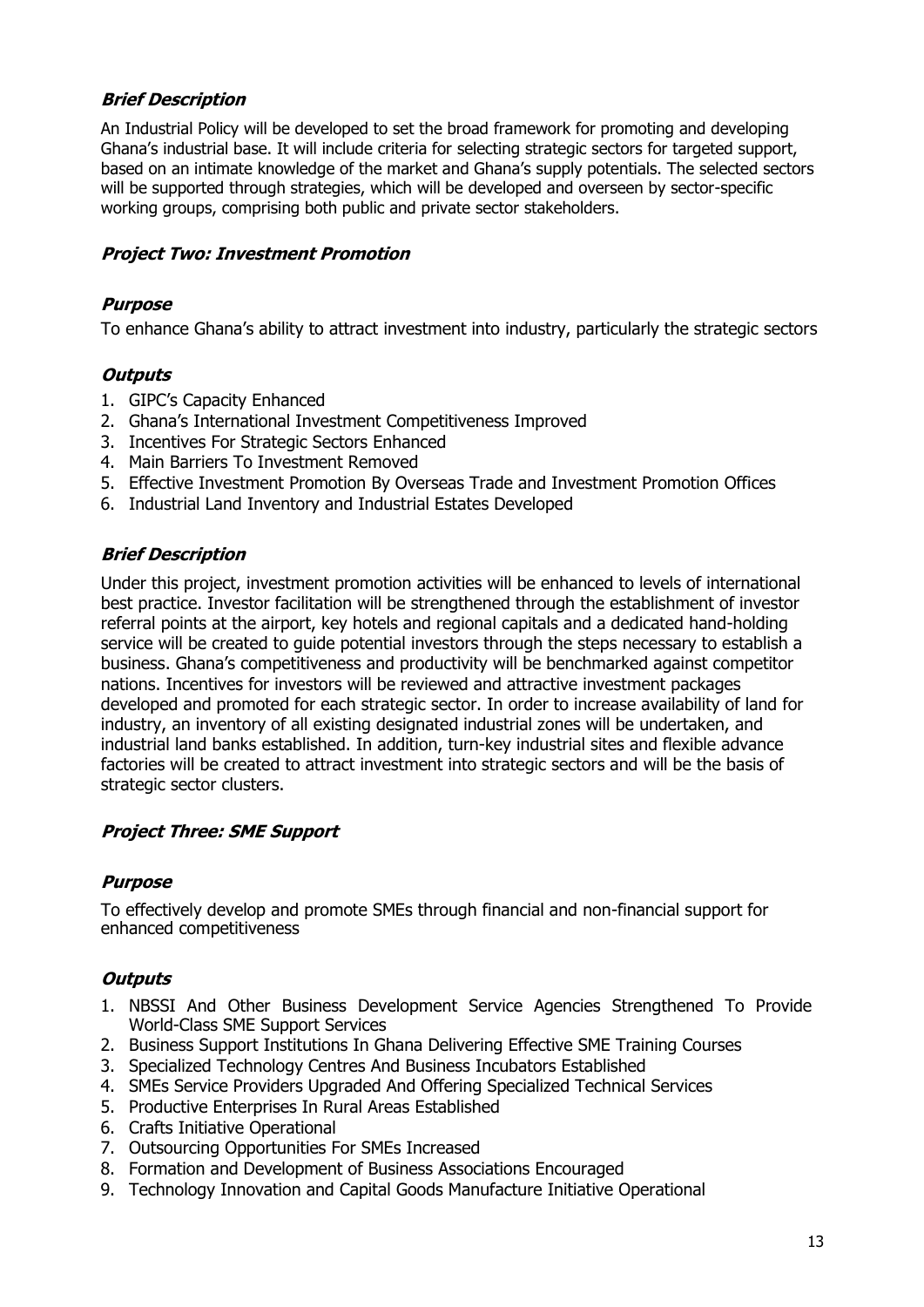NBSSI and other business development service agencies will be strengthened to deliver worldclass SME support services through a network of business advisory centres. In order to support technological upgrading of SMEs, this project will develop specialized technology centres in line with identified strategic sectors and sector policies, located close to related industrial activity. SME upgrading will be facilitated through fiscal incentives for technology upgrades and R&D expenditure. An SME Management Training Centre will be established to provide standard and sector-specific management training, and to facilitate upgrading of existing training institutions. Access to finance will be improved through provision of specialised business development services and by facilitating linkages to SME funds. The project will target the development of SMEs in the rural sector, particularly those with a focus on agro-processing since this is a sector with the potential to stimulate substantial downstream and upstream production (REDP etc.).

## **Project Four: Education-Industry Linkage**

## **Purpose**

To improve responsiveness of technical education and training to present and future needs of industry, especially in the strategic sectors

## **Outputs**

- 1. Future Skills Advisory Group Operational
- 2. Curricula Of Tertiary Institutes Aligned To The Needs Of Industry
- 3. Specialized Training Centres Established For Targeted Sectors
- 4. Effective Attachment Programmes For Undergraduates In Industry Operational
- 5. Effective Linkages Between Tertiary, R&D Institutions And Industry Established
- 6. Provision Of Career Guidance Counselling Services

## **Brief Description**

This project will link education to industry to develop a critical mass of skilled workforce for industrial development. The linkage will help provide the right blend of managerial and technical skills as well as entrepreneurship for the future and integrate educational outputs with industrial labour needs. A Future Skills Advisory Group will be established in collaboration with the Ministry of Education and Sports, to identify skills needs and recommend ways in which the education and training system can respond to meet these needs in a timely manner. Marketing as a business approach will be promoted at all educational levels, and greater emphasis placed on technical education and training.

## **Project Five: Investment Finance**

## **Purpose**

To increase availability of and access to long-term investment finance facilities at competitive prices, especially for targeted productive sectors

- 1. Financial Regulations Responds To The Needs Of Production, Savings, Investment And Export
- 2. Mechanisms For Increased Access To Long-Term Finance Identified And Implemented
- 3. Credit Reference Mechanisms Established And Operating Effectively
- 4. Early And Effective Implementation Of The Venture Capital Fund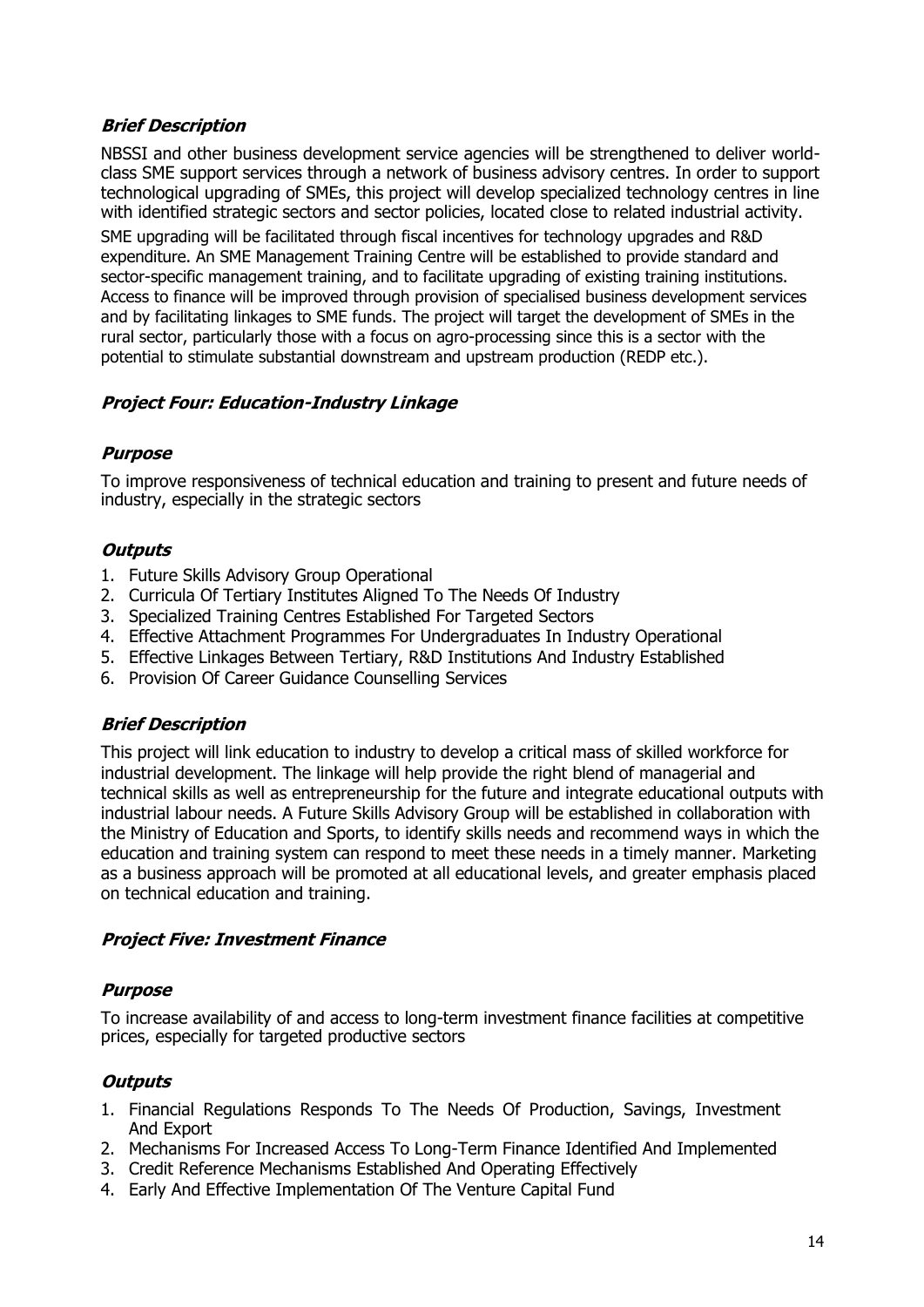<span id="page-14-0"></span>5. EDIF Reorganised And Strengthened To Provide Investment Finance To All Sectors

# **Brief Description**

This project will complement the Investment Promotion and SME Support projects by working directly with the financial institutions to improve access to medium and long-term capital. Financial incentives will be designed to give the greatest possible stimulus to production, savings, investment and exports. Mechanisms for increased access to long-term finance will be developed, for example, an SME Development Bank, Industrial Development Corporation and Mutualist Credit Guarantee Scheme. Mechanisms will also be identified for establishing an effective credit reference agency. Finally, the project will work with banks to develop innovative SME-oriented products.

# **Project Six: Infrastructure Support & Service Delivery For Strategic Sectors**

# **Purpose**

To improve infrastructure facilities and service delivery to productive enterprises for accelerated trade and industry development

# **Outputs**

- 1. Infrastructure And Service Requirements Of Industry Determined
- 2. Infrastructure And Services Upgraded For Strategic Sectors
- 3. Quality Of Services From Public Sector Institutions Improved

# **Brief Description**

Poor access to land and inadequate infrastructure (roads, electricity, telecommunications, education and skills, ICT infrastructure), can have a highly negative impact on the productive sectors of the economy. This project will aim to remove such bottlenecks, particularly for priority sectors. The project will also support the upgrading of key institutions to become responsive, user-friendly business service organizations and to adopt a customer-driven, market led and timely service philosophy.

# **Component 5: Trade Support Services**

# **Project: Export Trade Support Services**

# **Purpose**

To provide a full range of effective support services to the export sector to achieve growth and expansion in export markets and develop new value-added products for Ghana's export portfolio

- 1. Export And Investment Promotion Harmonised
- 2. Internationally Competitive Trade Promotion Organization Established & National Export Strategy Developed
- 3. Up-To-Date Trade Information Provided To Exporters And The Business Community
- 4. Exporters Have Easy Access To Trade Finance
- 5. High Quality Export Management Training Provided To Targeted SMEs
- 6. Effective Participation In National, Regional And International Export Promotion Events
- 7. Export Trade Houses For Key Markets Established And Operating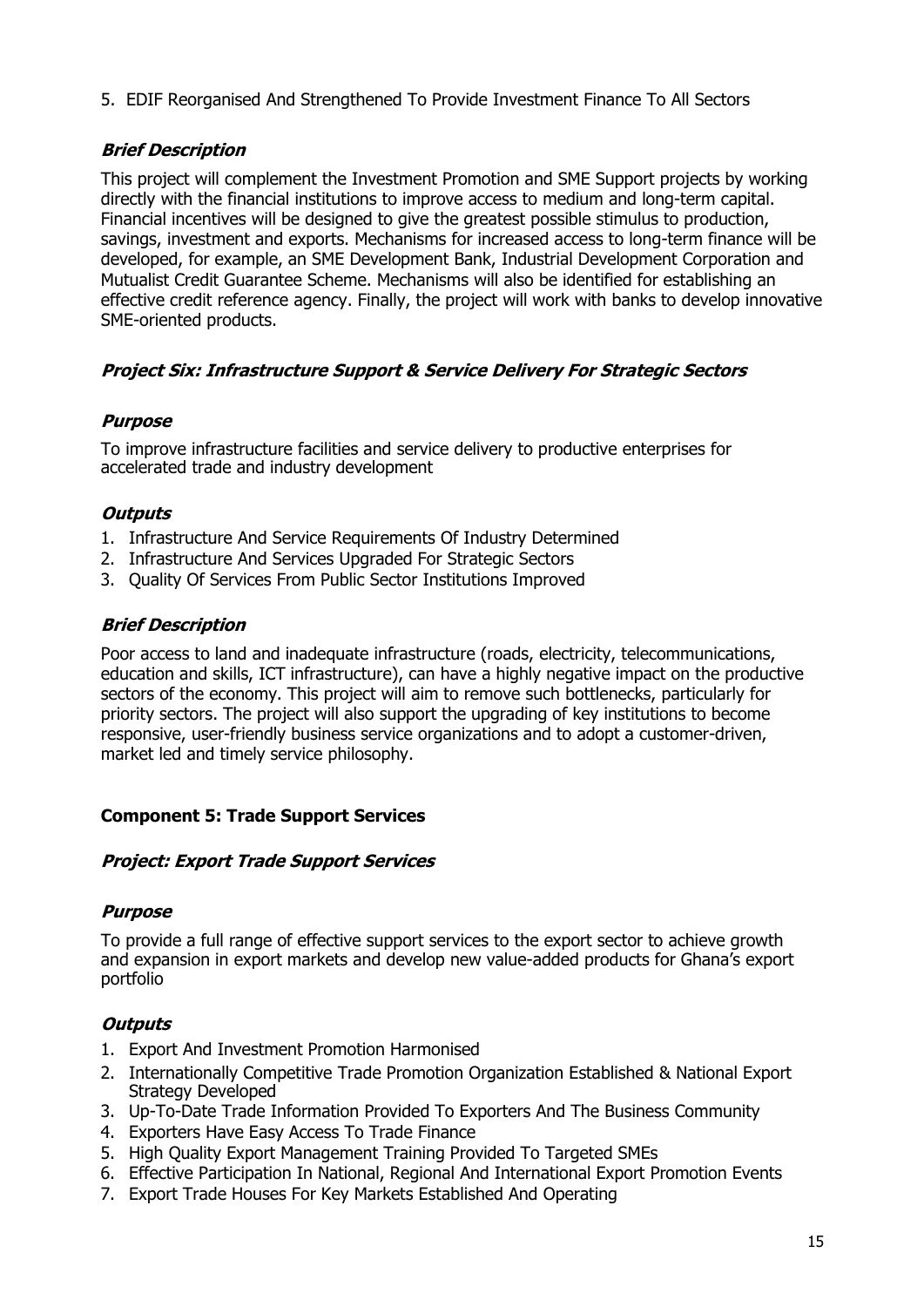- <span id="page-15-0"></span>8. Proactive Network Of Foreign Trade And Investment Representatives Established In Key **Markets**
- 9. Product Development And R&D Information Available To Exporters
- 10. Market Access Opportunities For Non-Traditional Exports Under Preferential, Bilateral, Regional And Multilateral Agreements Effectively Promoted And Utilised

Under this project, GEPC will be upgraded to provide world class export promotion services including trade information, export management training, product adaptation and R&D. Greater coordination will be achieved between export and investment promotion at both the strategy level to harmonise the workplans of key institutions, and the operational level to directly facilitate exports through the establishment of an Export Roundtable. Export and investment promotion will be further strengthened by the establishment of effective market presence in key markets, the establishment of export trade houses to act as brokers for SME exporters and effective participation in trade promotion events.

## **Component 6: Standards**

## **Project One: Institutional Upgrading**

## **Purpose**

To strengthen standards institutions in Ghana to become internationally competitive

## **Outputs**

- 1. Overlaps In Functions Of GSB/FDB Eliminated
- 2. GSB Upgraded To Internationally Competitive Standards
- 3. GSB Accredited To Carry Out Product Certification, Systems Certification And Certification Of Inspectors
- 4. Laboratories In All Standards Related Institutions Upgraded And Accredited
- 5. National Five-Year Strategic Plan For Standards Developed
- 6. An Effective System For Elaboration Of Technical Regulations Established

## **Brief Description**

This project will streamline and reorganise national standardisation and upgrade Ghana Standards Board to internationally competitive levels. It will introduce a shift from a mandatory to a voluntary approach to standards, which will encourage trade and development. A national standards strategy and action plan will be developed, which will provide a common understanding amongst all stakeholders to enhance Ghana's standardisation. The project will also lead to the upgrading of all key laboratories in the country and the introduction of ISO/IEC standards and guidelines. In the medium term this will enable accreditation of the key bodies supporting international trade.

## **Project Two: SPS & TBT**

## **Purpose**

To ensure that the application of technical as well as sanitary and phyto-sanitary regulations does not constrain export performance or result in undue costs for imports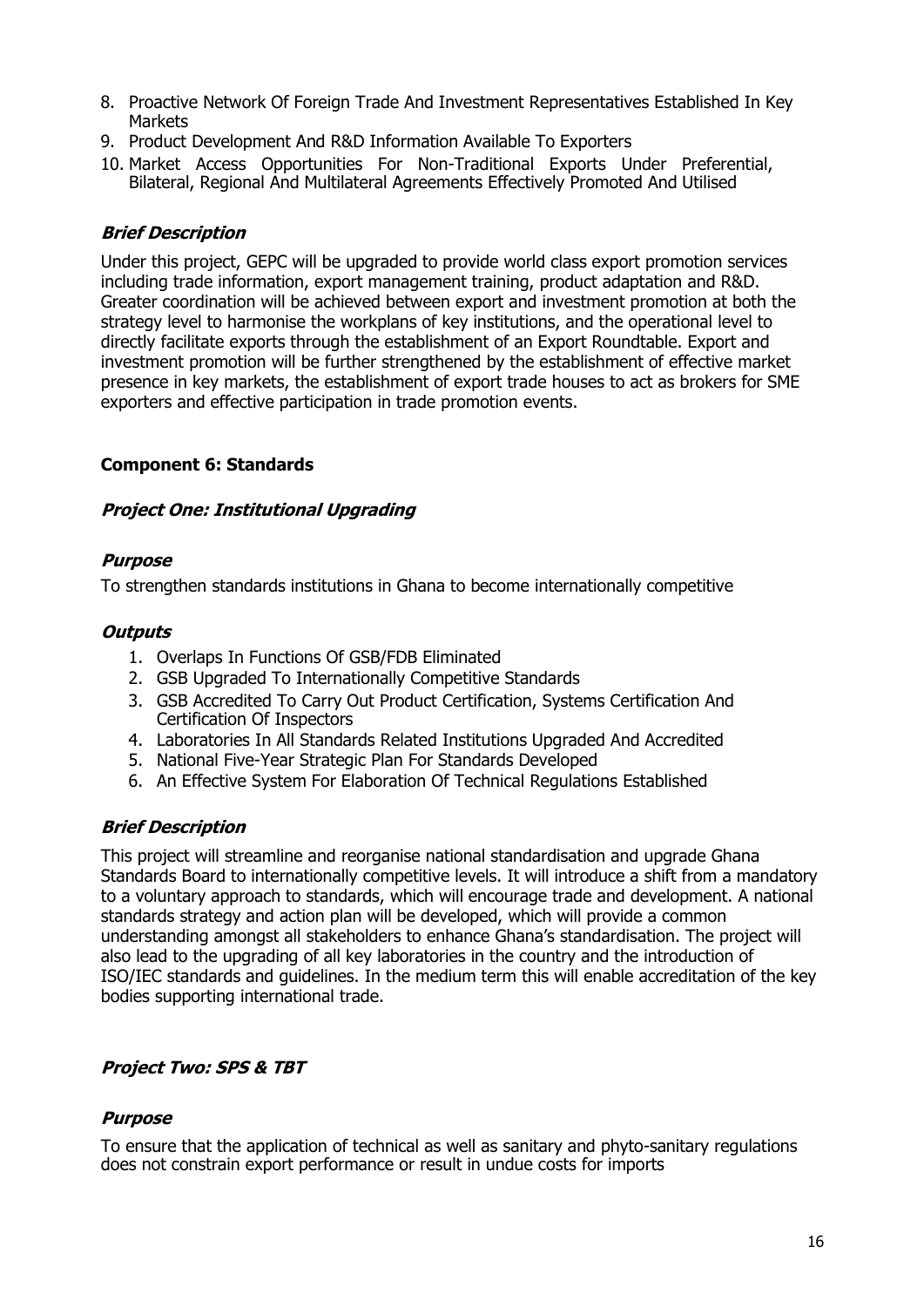# **Outputs**

- 1. Business Operators Regularly Updated And Provided With Requisite Technical Support To Meet Technical Barriers To Trade (TBT) And Sanitary and Phyto-Sanitary (SPS) Requirements
- 2. Active Participation Of Relevant National Institutions In Activities Of International Standards Setting Bodies
- 3. Dedicated Export Inspection Facilities At KIA, Tema And Takoradi Established
- 4. Efficiency In Inspection And Certification For Technical Barriers To Trade (TBT) And Sanitary and Phyto-Sanitary (SPS) Compliance Achieved
- 5. Mutual Recognition Agreements With Trading Partners Operational
- 6. Effective National Alert System Set Up

## **Brief Description**

The project will establish an effective and efficient TBT and SPS regime in Ghana to assist local producers to take advantage of export opportunities. The SPS and TBT National Enquiry Points will be strengthened to deliver effective information and technical support to exporters. The provision of inspection facilities at the airport and harbours will increase the ability of exporters to meet orders in a timely manner and ensure that exports are of the requisite quality. To ensure that certification by Ghanaian bodies will be recognised in key export markets, mutual recognition agreements with trading partners will be pursued. The establishment of an efficient national alert system will enable the Government to rapidly and effectively respond to any quality problems regarding exports. In the case of imports, the project will ensure efficiency and cost competitiveness in the inspection and certification of products.

## **Project Three: Enforcement Of Standards On Domestic Market**

## **Purpose**

To protect the health and safety of consumers through the effective development and enforcement of standards

## **Outputs**

- 1. Effective Post-Market Control System Established
- 2. Effective Labelling Including Price-Marking And Bar-Coding In Place
- 3. Use Of Weighing Scales For Trading Enforced
- 4. Traceability Of Food Products From The Farm Gate To The Consumer Developed
- 5. Harmonisation Of Standards In ECOWAS Achieved

## **Brief Description**

The project will ensure that quality standards on the domestic market effectively protect consumers. In line with international best practice the project will involve the abolition of premarket controls, except for certain products such as drugs, and a shift to post-market controls. Effective labelling of products will be enforced together with the promotion of a systematic weights and measures regime. Mechanisms to ensure traceability from production point to consumers will be strengthened to quickly identify the sources of unwholesome food items on the market. Enhanced traceability will also support export development as international standards become increasingly stringent. Finally, the project will aim for harmonisation of standards within the ECOWAS region.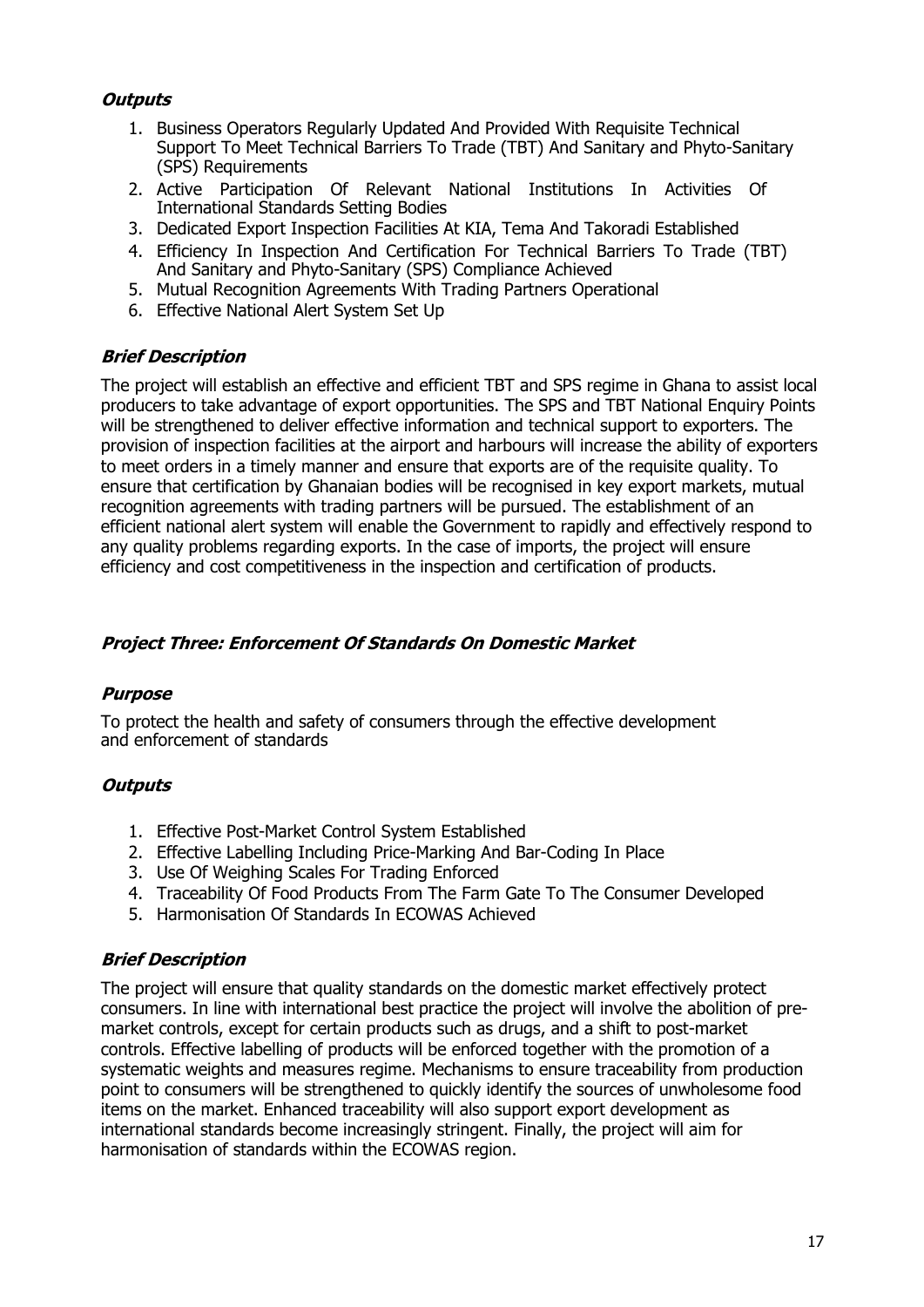## <span id="page-17-0"></span>**Project Four: Productivity Improvement**

# **Purpose**

To improve management efficiency and labour productivity and thus enhance the productivity of firms

# **Outputs**

- 1. Specialised Outreach Programme To Support Firms Acquire ISO Quality Management Systems (QMS) Certification In Place
- 2. Standardisation And Quality Management Training Programme Established
- 3. Productivity Performance Award Programme Instituted
- 4. Private Sector Motivated To Continually Train Workers

# **Brief Description**

The project will introduce quality management techniques to private enterprises through specialised outreach programmes and training courses to support firms attain increased productivity and improved quality. A National Policy on Workers' Training, will be designed and developed along the lines of identified best practice systems (e.g. in Latin America) to provide incentives to the private sector to train workers.

# **Component 7: Domestic Trade & Distribution**

## **Project One: Improved Trade And Distribution Infrastructure And Systems**

## **Purpose**

To create an efficiently functioning domestic market for the development and distribution of products for both local consumption and export, and promote consumer welfare

## **Outputs**

- 1. MOTI Offices In The Regions Strengthened
- 2. Farm Storage And Transport Facilities For Agricultural Produce Improved
- 3. Adequate Road, Railway, And Inland Waterway Transport And Telecommunications Services Provided To Priority Productive Areas
- 4. Adequate Market Infrastructure Established In Key Cities And District Capitals
- 5. Business Registration Computerised, Simplified And Decentralised
- 6. Trade Taxes Streamlined And Simplified
- 7. Access To Credit For Domestic Trade Enhanced

## **Brief Description**

The project will aim to reduce price fluctuations and improve prices for producers and consumers through better storage, transport and market infrastructure. Commercial market centres and rest-stops will be developed in key trading areas and the market day concept promoted. It will also aim to reduce high transport costs through provision of transport infrastructure to priority productive areas and support local contractors. The project will facilitate improved infrastructure such as telecommunications, water and electricity as well as access to land and finance, and enable firms locate outside of the main commercial centres thereby supporting the integration of the rural economy into the wider economy. Business registration and streamlining of trade taxes will encourage informal traders into the tax net.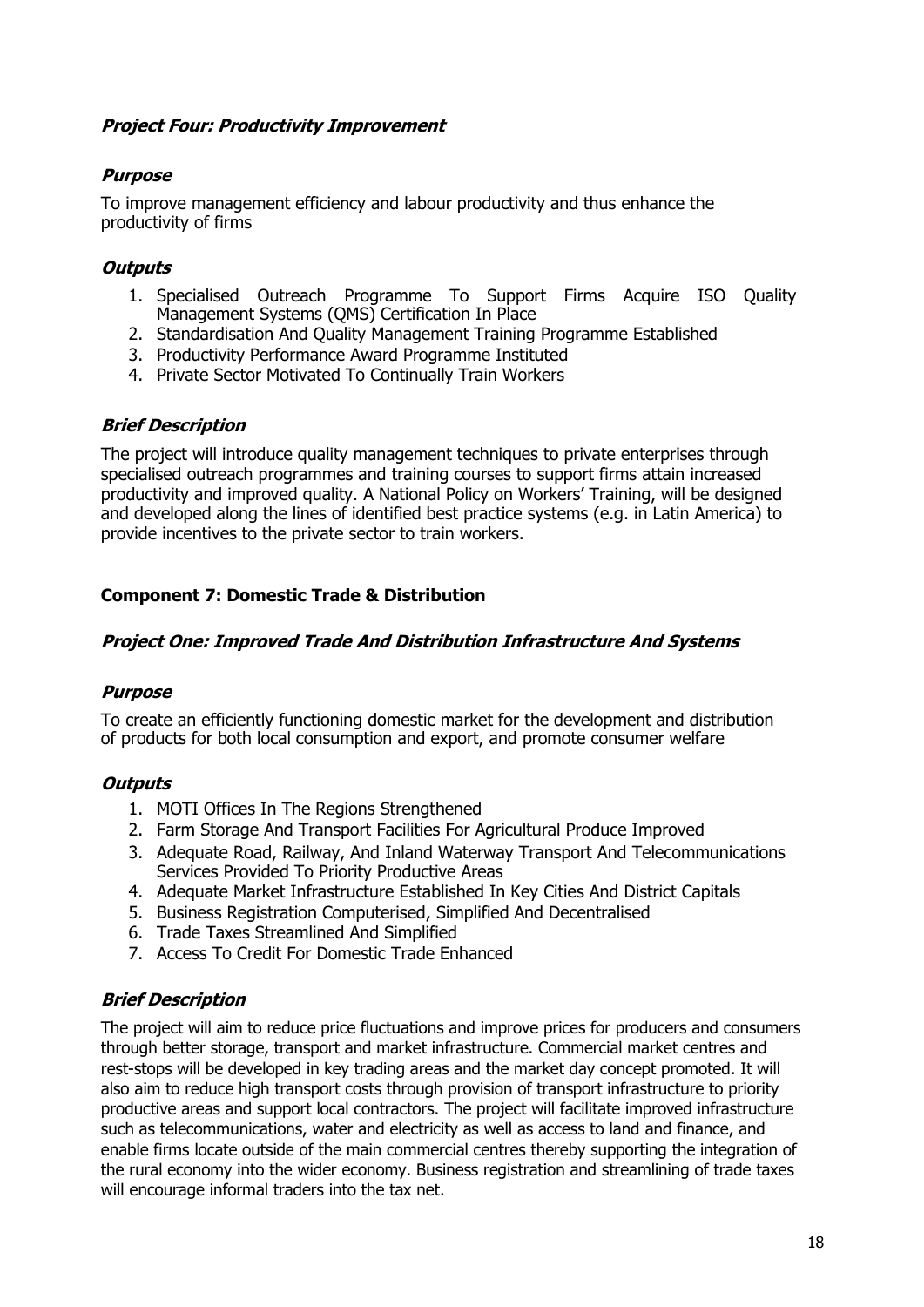<span id="page-18-0"></span>Finally, access to trade finance will be improved through streamlining of micro-finance initiatives, and the provision of incentives for banks to increase lending to the agricultural sector.

## **Project Two: Promotion Of Made In Ghana Goods and Services**

## **Purpose**

To promote the growth and development of local industry through the stimulation of demand for locally produced goods and services

## **Outputs**

- 1. Marketing Business Development Services (BDS) Provided To Manufacturers Producing For The Local Market
- 2. Corporate Image Of Ghana Standards Board Improved
- 3. Product Galleries Established And Showcasing Made In Ghana Products
- 4. National Friday Wear Programme Expanded Nationwide
- 5. National Consumer Credit Scheme In Place And Operational
- 6. Advertising Strategy For Promotion Of Made In Ghana Goods Implemented

## **Brief Description**

The project will involve a series of initiatives to stimulate demand for Made In Ghana Goods. Local manufacturers will be supported to upgrade packaging, enhance product development, gather market intelligence and vigorously promote products. The Ghana Standards Board will be assisted to improve its corporate image and actively promote its logo as a 'symbol of quality'. Product galleries displaying 'Made-In-Ghana' goods will be established on the web and in major cities and regional capitals. A 'Made-In-Ghana' branding strategy will be developed to promote 'Made-In-Ghana' Goods through the print and electronic media. To support the textiles and garments sector, Ghanaians will be encouraged to patronise locally produced garments under the Friday Wear Programme. Finally, a National Consumer Credit Scheme tied to the procurement of locally manufactured goods will be introduced.

## **Component 8: Competition & Government Procurement**

## **Project One: Competition**

## **Purpose**

To establish and maintain a transparent and effective competition regime that promotes efficiency and encourages the development of the productive sector

- 1. Competition Bill Drafted And Submitted To Cabinet
- 2. Competition Bill Enacted
- 3. Competition Commission Members And Staff Appointed
- 4. Training And IT Systems Developed
- 5. Competition Guidelines And Regulations Published
- 6. Awareness Raising On Competition Undertaken
- 7. Entry Into Force Of Competition Law
- 8. Respected Competition Regime Operational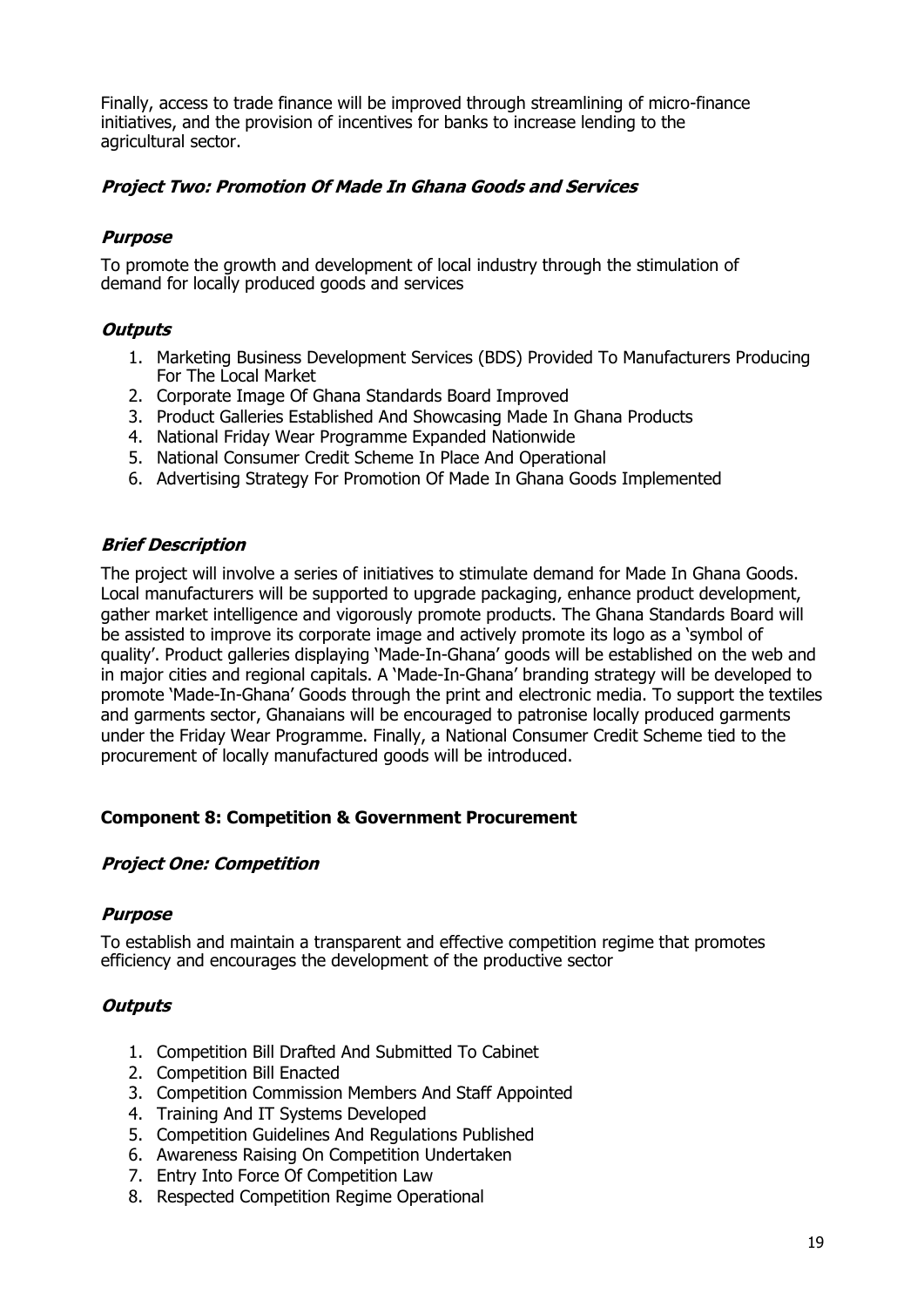<span id="page-19-0"></span>The project will review and redraft the existing Competition and Fair Trade Bill in light of best practice. On the enactment of the Competition Bill, a Competition Commission will be established with the requisite staff and infrastructure. Competition guidelines and regulations will be published and awareness raised among the business community as to the implications and reach of the law.

## **Project Two: Government Procurement**

## **Purpose**

To establish a transparent Government Procurement system that enhances competition and promotes the use of local products and services to support local industry

## **Outputs**

- 1. Guidelines, Rules And Regulations Developed
- 2. Upcoming Tenders And Public Procurement Board (PPB) Activities Publicised
- 3. Capacity Of MDA Procurement Entities Enhanced
- 4. Domestic Private Sector Able To Respond To And Win Bids For Provision Of Goods And Services

## **Brief Description**

The Government is the largest consumer in Ghana and as such has the potential to support the development of local industry. The project will support local suppliers, particularly those sourcing Made In Ghana goods, to effectively bid and therefore increase their chances of winning Government contracts. A survey of total Government procurement will be carried out and will include the products, volume of procurement and sources of supplies, as well as prices of the products and services. A local industry census will be carried out of the goods and services that local firms produce, including annual production figures and direction of supplies, and the technology requirements of firms. An action plan will be drawn up to assist industry to respond effectively to the procurement process.

## **Component 9: Consumer Protection**

## **Project: Consumer Protection**

## **Purpose**

To create an environment that affords protection to consumers and enhances consumer welfare

- 1. Consumer Protection Policy Developed
- 2. Framework Law On Consumer Protection Enacted
- 3. Consumer Protection Authority Established
- 4. Mechanisms And Instruments For Delivering Speedy Redress Established And Operating **Effectively**
- 5. Economic Rights Of Consumers Protected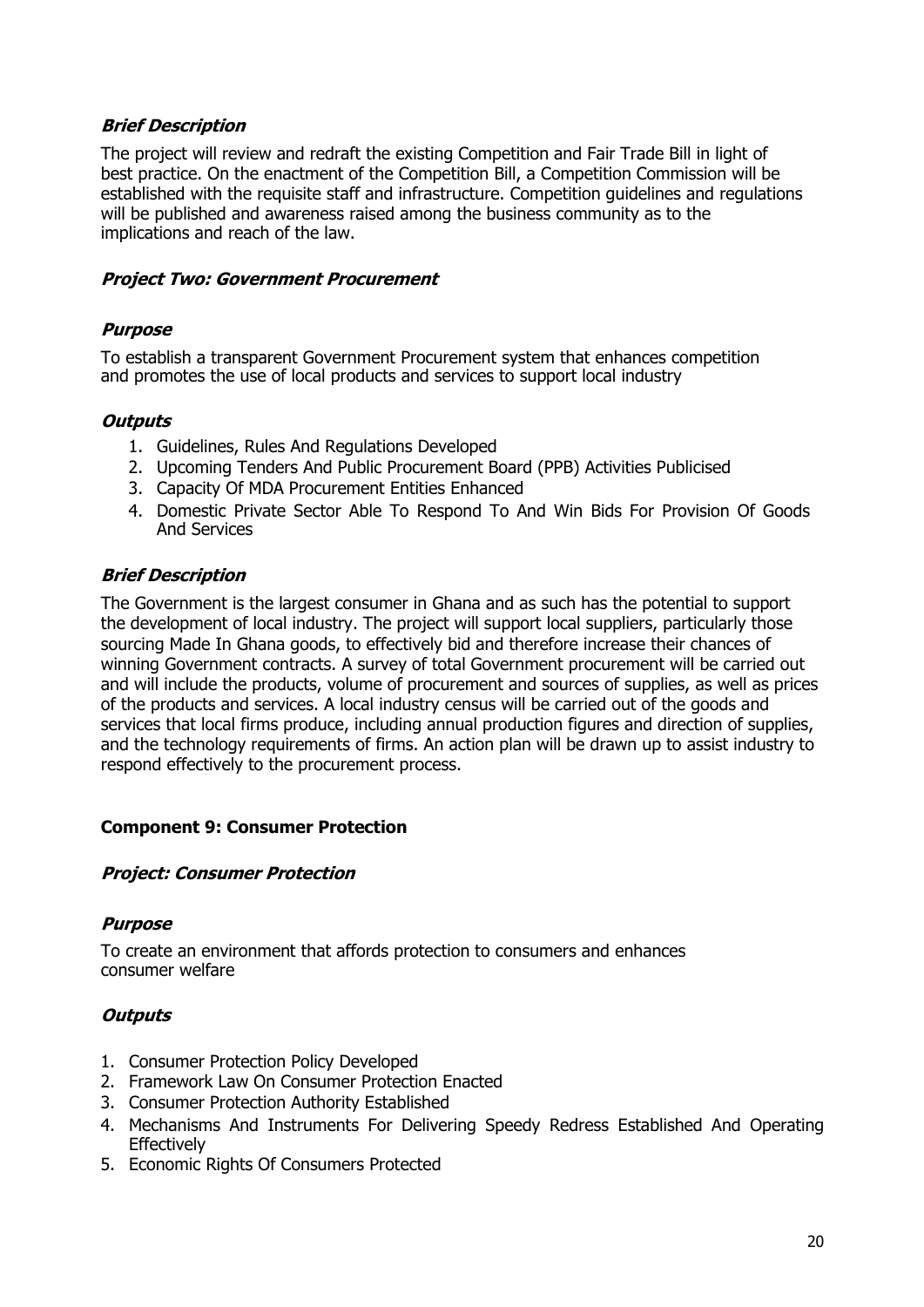- <span id="page-20-0"></span>6. Clear And Sufficient Rules On Labelling, Including Foodstuffs, And A Code Of Practice On Advertising Established And Enforced
- 7. Environmentally Friendly Consumption On A Sustainable Basis Promoted
- 8. Consumers Aware Of Their Rights And Effectively Represented On Relevant National Bodies

Under this project, a Consumer Protection Policy and Framework Law will be developed. This will lead to the establishment of a Consumer Protection Authority including Small Claims Courts to facilitate consumer redress. Efficient labelling and a code of practice on advertising will be established to improve the accuracy of information provided to the consumer. The project will promote sustainable and environmentally friendly consumption patterns to ensure sustainable development through education campaigns. Finally, consumers will be educated on their rights, and steps taken to strengthen consumer-oriented NGOs and ensure effective representation of consumers on decision-making bodies.

# **Component 10: Intellectual Property Rights**

## **Project: Intellectual Property Rights**

## **Purpose**

To institute an intellectual property regime that encourages innovation, and facilitates productivity improvement and competitiveness

## **Outputs**

- 1. Intellectual Property Offices Fully Operational
- 2. Legislation In All Areas Of The TRIPS Agreement Fully Operable, Updated And Completed
- 3. An Efficient Automated Industrial Property Management System And An Electronic Copyright Register In Place
- 4. Public Awareness And Understanding Of Intellectual Property Increased
- 5. Progressive And Sustained Elimination Of Counterfeited/Pirated Goods In The Market Place Achieved
- 6. Judiciary Continuously Sensitised On Intellectual Property Issues
- 7. Patent Information Utilised By The Public And Private Sector For Knowledge Based Decisions Concerning Technology

## **Brief Description**

The project will strengthen the Registrar General's Department and Copyright Office to effectively administer intellectual property rights. This will include the replacement of the current paper-based system with an automated industrial property management system and electronic copyright registers which will be established as turn-key projects. Relevant legislation will be amended or drafted to ensure effective coverage of all areas of the TRIPS Agreement. Sensitisation of Judiciary through colloquia and educational campaigns for the public to increase awareness will be undertaken. Regarding piracy and counterfeit goods, a task force will be established to eliminate counterfeit goods from the marketplace. To facilitate access to patent information, a patent information point will be established to support entrepreneurs to access relevant information on existing technologies.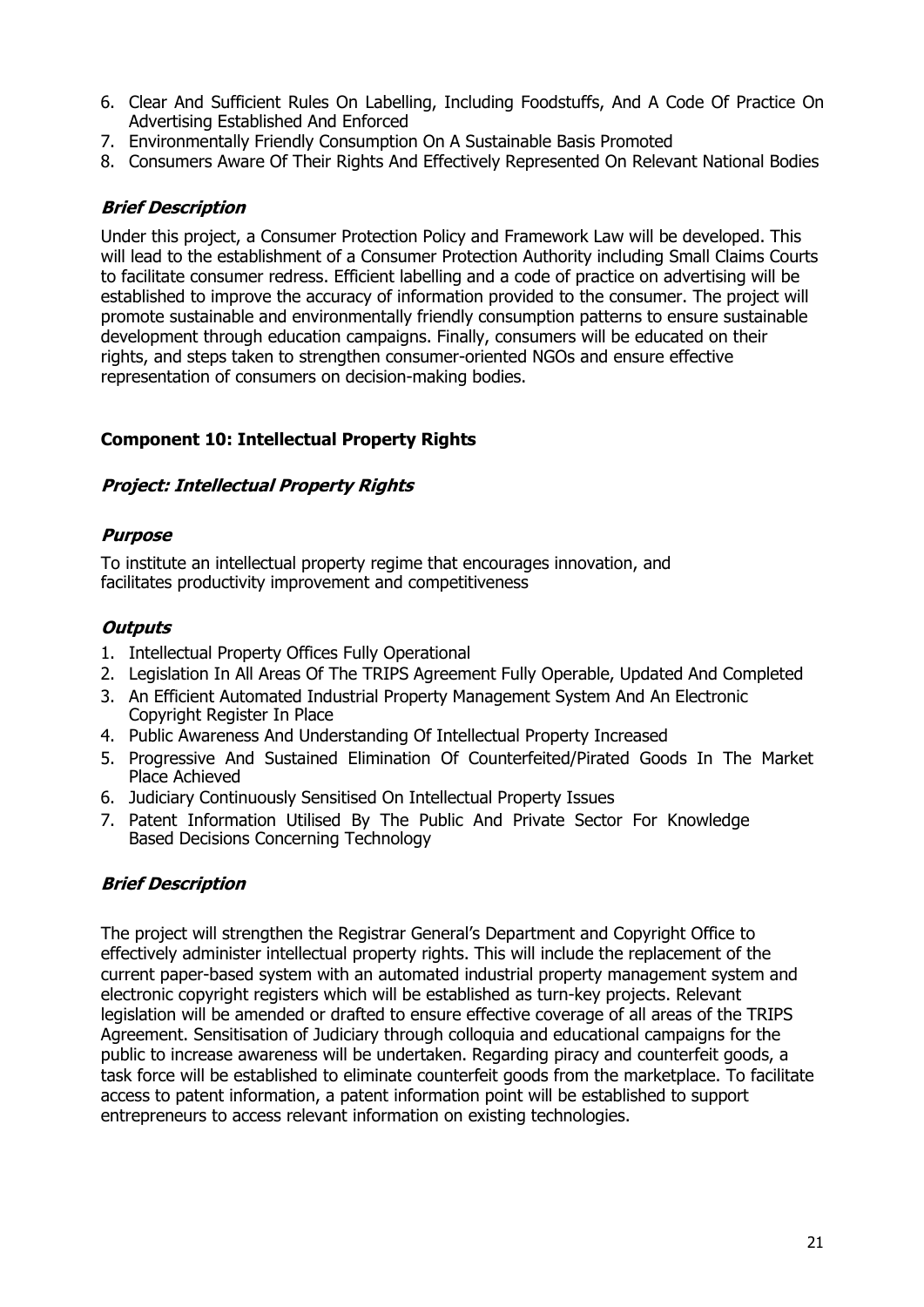## <span id="page-21-0"></span>**5 PROJECT MANAGEMENT AND COORDINATION**

## **Programme Implementation Structure**

The Ministry of Trade and Industry will be responsible for the strategic management and coordination of the implementation of the TSSP, working in partnership with key MDAs, private sector and civil society organisations. The overall Programme Director will be the Chief Director, MOTI, and implementation of each of the components will be overseen by Directors General of the Ministry.

In order to maximize coordination and synergies between MDAs and the private sector for the rapid growth of trade and industry, a number of additional mechanisms will be established to support the overall TSSP implementation structure. These mechanisms have been designed to complement existing bodies and structures, making them perform more effectively, namely;

An **Inter-Ministerial Coordinating Group** comprising key and relevant sector Ministers will provide an effective interface mechanism between key Ministries to discuss policy issues on trade and industry and review proposals and provide strategic direction. The Inter-Ministerial Coordinating Group will interface regularly with the Private Sector Development Strategy Oversight Committee to build synergies.

A national **Trade and Industry Development Board** will be established as a consultative panel of business, economic and other specialists, which will advise the Sector Minister on the strategic direction of the trade and industry sectors in order to sustain competitiveness and growth.

A **Tariff Advisory Board** comprising key MDA officials, technical experts and industry representatives will undertake analysis on the impact on productive sectors and government revenue of tariff and non-tariff measures as well as other regulations pertaining to exports and imports, and advise the Inter-Ministerial Coordinating Group accordingly.

A **Future Skills Identification Group** comprising technical experts from MOTI, MOES, tertiary and technical institutes, industry and organized labour will identify, in a systematic way, the skill needs of different sectors and advise on actions needed to address them as part of a partnership process between Government, business, education, training and employee representatives.

The **Trade Policy Coordination Group,** chaired by the MOTI Chief Director and including the relevant MOTI Directors, will provide the Sector Minister with policy advice on key trade issues. It will also be charged with routine coordination and oversight of TSSP implementation and will interface with key MDAs and development partners. The Group will also develop and implement a TSSP monitoring and evaluation plan which will accord with the Private Sector Development Strategy monitoring and evaluation plan. Heads of projects will report regularly to the Group. A cluster of technical working groups constituted around the components of the TSSP will work with the Trade Policy Coordination Group of MOTI to provide specialist technical advice and support implementation of the TSSP.

An **Inter-Agency Coordinating Group,** chaired by the Minister of Trade and Industry and comprising representatives of all the key MDAs and other stakeholders involved in TSSP implementation will meet on a quarterly basis to review operational progress. The Inter-Agency Coordinating Group will be charged with reviewing and rolling-forward project implementation plans and budgets for the different components of the programme during the 5-year implementation period. Quarterly reports will be submitted to the National Development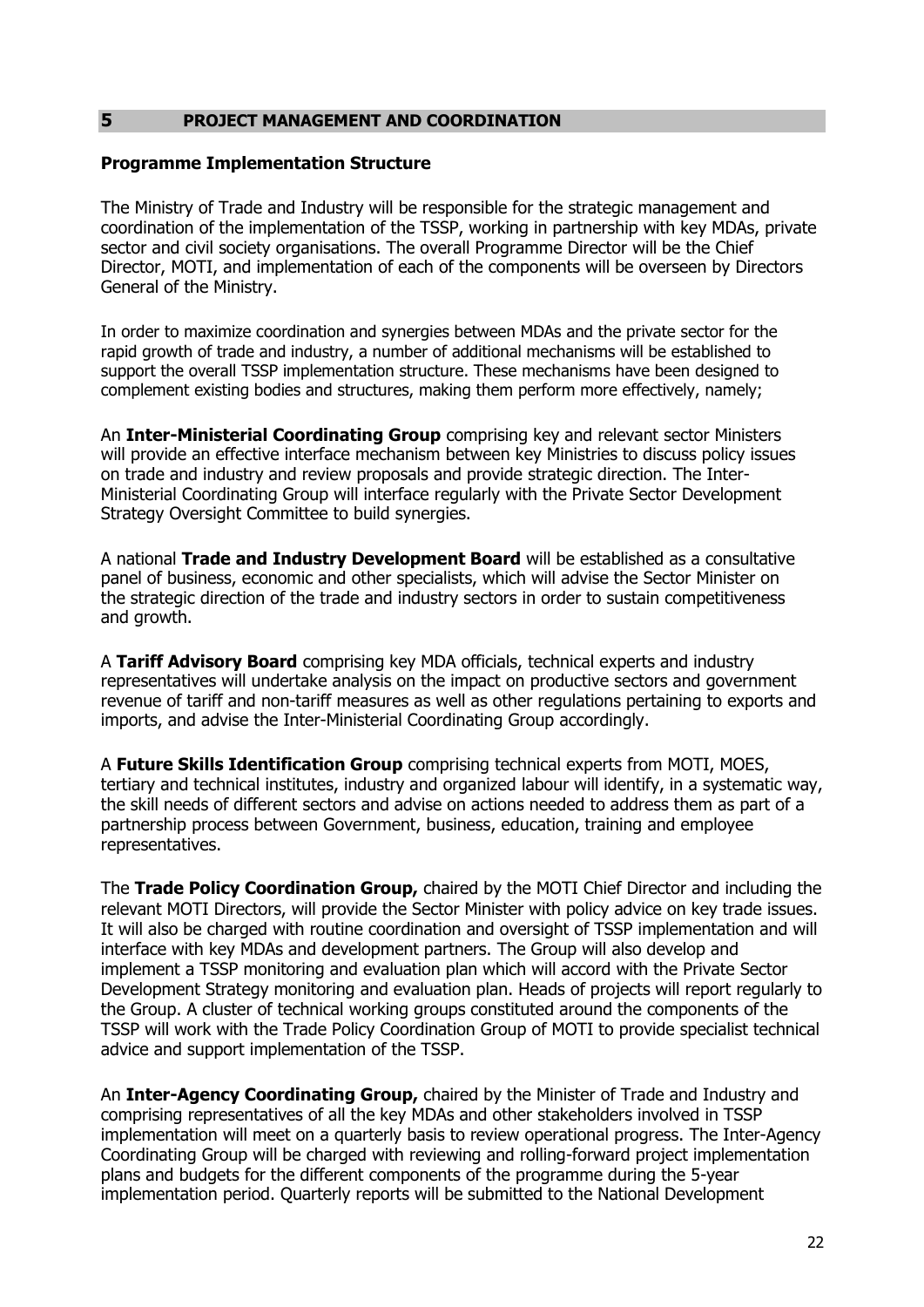<span id="page-22-0"></span>Planning Commisison, Policy Coordination Monitoring and Evaluation Unit of the Presidency, and the Private Sector Development Strategy Working Group (comprising the Oversight Committee and the Donor Private Sector/Trade Coordinating Group).

A **Trade Forum** and an **Industry Forum** will be established to strengthen consultations and provide a dialogue mechanism for Government, the private sector and civil society to deliberate on critical issues in the trade and industry sectors respectively. They will be held on a quarterly basis for the Ministry of Trade and Industry to solicit the views of a wide range of stakeholders on pertinent trade and industry related policy issues.

## **Programme Funding And Financial Management**

TSSP will be supported through three different funding modalities: the government budget; pooled-funding through the PSDS Joint Financing Facility; and, in some cases and with good  $r$ eason, through aligned project support. $1$  Arrangements for TSSP funding and financial management have therefore been aligned with those already in place for the government budget and the PSDS Joint Financing Facility. An initial allocation of US\$2.3m is available from the PSDS Joint Financing facility for implementation of the TSSP inception phase in 2005.

MOTI and other key implementing MDAs will prepare and submit quarterly financial reports on their TSSP project activities to the PPME Division of the Ministry of Trade and Industry, where they will be compiled into six-monthly TSSP reports. The Ministry of Trade and Industry will submit these financial reports to all relevant parties, including the quarterly meetings of the PSD Strategy Working Group.

## **Contracting And Procurement**

All procurement of goods, works and consultancy services will be in accordance with the Public Procurement Act 2003, Act 663, and associated regulations covering administrative and institutional arrangements for procurement, tendering procedures etc. MOTI, and in some cases, other key implementing MDAs will be responsible for procurement of goods, works and services.

## **Monitoring And Evaluation**

The TSSP will incorporate comprehensive, robust consultation, monitoring and evaluation systems. The TSSP monitoring and evaluation systems will track a wide range of performance indicators, scheduling and implementation and expenditure data. The majority of the content for the monitoring and evaluation system will be collected and analysed by project teams, obtained from research to be commissioned under individual TSSP Projects. The PPME Division in MOTI will monitor key targets for each project, as well as the key targets for the programme as a whole, in line with the Private Sector Development Strategy.

## **Communications Strategy**

The TSSP is a large and complex programme, involving a large number of MDAs, business associations and other external stakeholders. To maintain good information flow to key implementing partners and other stakeholders and facilitate coordination with other programmes, a communications strategy for TSSP will be designed and implemented.

 $^1$  Under the PSDS Common Management Arrangements, five of Ghana's Development Partners (DFID, the EC, World Bank, Denmark and AFD) have agreed to provide funds through a Joint Financing Modality. Other Development Partners (including USAID, UNIDO, UNDP, Canada, Italy, Japan, Germany) have agreed to contribute to the PSDS through the Aligned Project Support Modality. All Development Partners supporting the PSDS are represented on the PSDS Donor Coordinating Group.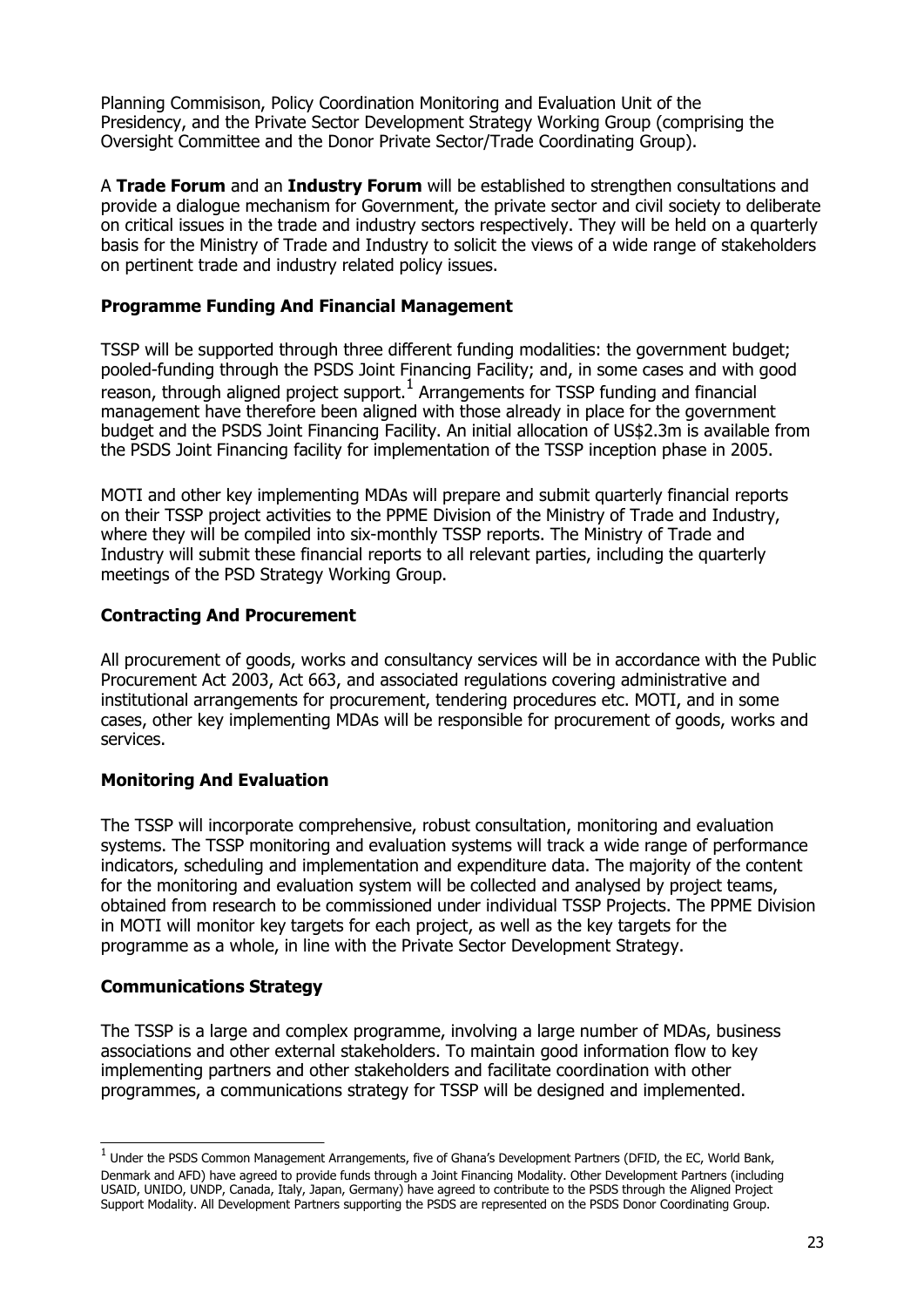# <span id="page-23-0"></span>**Strengthening MOTI To Lead Programme Coordination and Management**

The Ministry of Trade and Industry as the principal government institution responsible for trade policy and development, will be responsible for the strategic management and coordination of implementation of the TSSP. The Ministry of Trade and Industry will therefore be strengthened to effectively play this role.

A comprehensive capacity building programme will be implemented for MOTI staff at different levels. It will cover areas including:

- Management development and communications skills
- Accounting and audit
- Procurement administration
- Project management
- Monitoring and evaluation
- IT skills
- Information management and analysis

In addition, IT infrastructure and information systems will be upgraded to support effective delivery of all aspects of TSSP implementation.